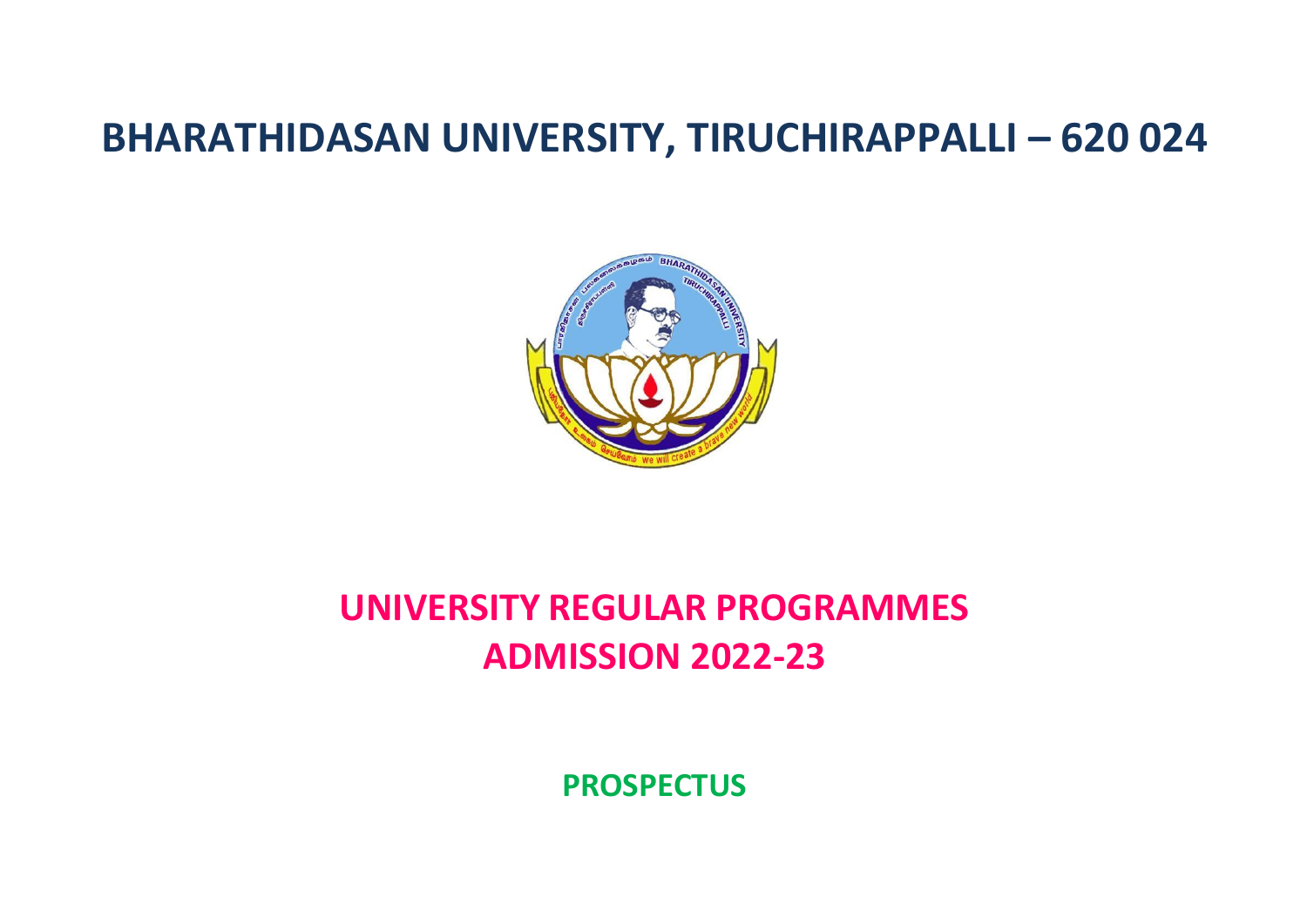#### **BHARATHIDASAN UNIVERSITY: AN INSTITUTION SHAPING YOUNG MINDS INTO ELEGANT VISIONARY**

Bharathidasan University established in February 1982, named after the great revolutionary Tamil Poet, **Bharathidasan** (1891-1964), with the Motto of the University, "We Will Create A Brave New World" which reflects Bharathidasan's poetic expression: "Liguaghting **உ**லகம் செய்வோம்". The institution passionately strives to realize its **Motto** by creating a vibrantly total learning/doing/transforming academic ambience and research atmosphere in the region/ nation for shaping the young minds into elegant visionary to see the vistas of a Brave New World of creativity, invention, innovation and entrepreneurship, to acquire/direct intellectual, emotional and productive skills to build economic, cultural, social, national and global development paradigms. Bharathidasan University's Vision is pursuing **excellence** in **teaching, learning, research**, and **extension of knowledge.** The emphasize is on delivering Excellence leading to PRIDE as 'Pride Resonates In Delivered Excellence'.

Tiruchirappalli, the location of the Head-quarters of the University is a City of **Serenity- Divinity- Activity- Antiquity- Modernity**, having recorded historv from 3<sup>rd</sup> Centurv BC beginning with epoch-making 'Cholas' and other dynasties. Tiruchirappalli thrills ever. Bharathidasan University (BDU) has great Institutional synergy to benefit with reputed neighbours, educational & industrial, national & regional. Logistics is laudable with **Road-Rail-Air** connectivity, across the country and world. Eco-environment with Cauvery-basin is fine sporting rivers- lakes- farms- fields. The Campus sports a wide variety of diversity exhibiting a diverse flora-fauna.

**Envisioned Roles:** Excellence is doing the **right things in the right way, first-time** and **every time, ahead of others**. University has the following envisioned roles:

- i. To dedicate itself as the trendsetter in taking higher education in Arts, Fine Arts, Science, Technology, Humanities, Business and Education to all sections of society at affordable cost with good learning ambience and the state- of-the-art infrastructure.
- ii. To assume itself the responsibility of an Institution of Eminence in research pure and applied, so that knowledge and skill of superior kind are developed, disseminated and translated into patents, industrial designs and other IPRs.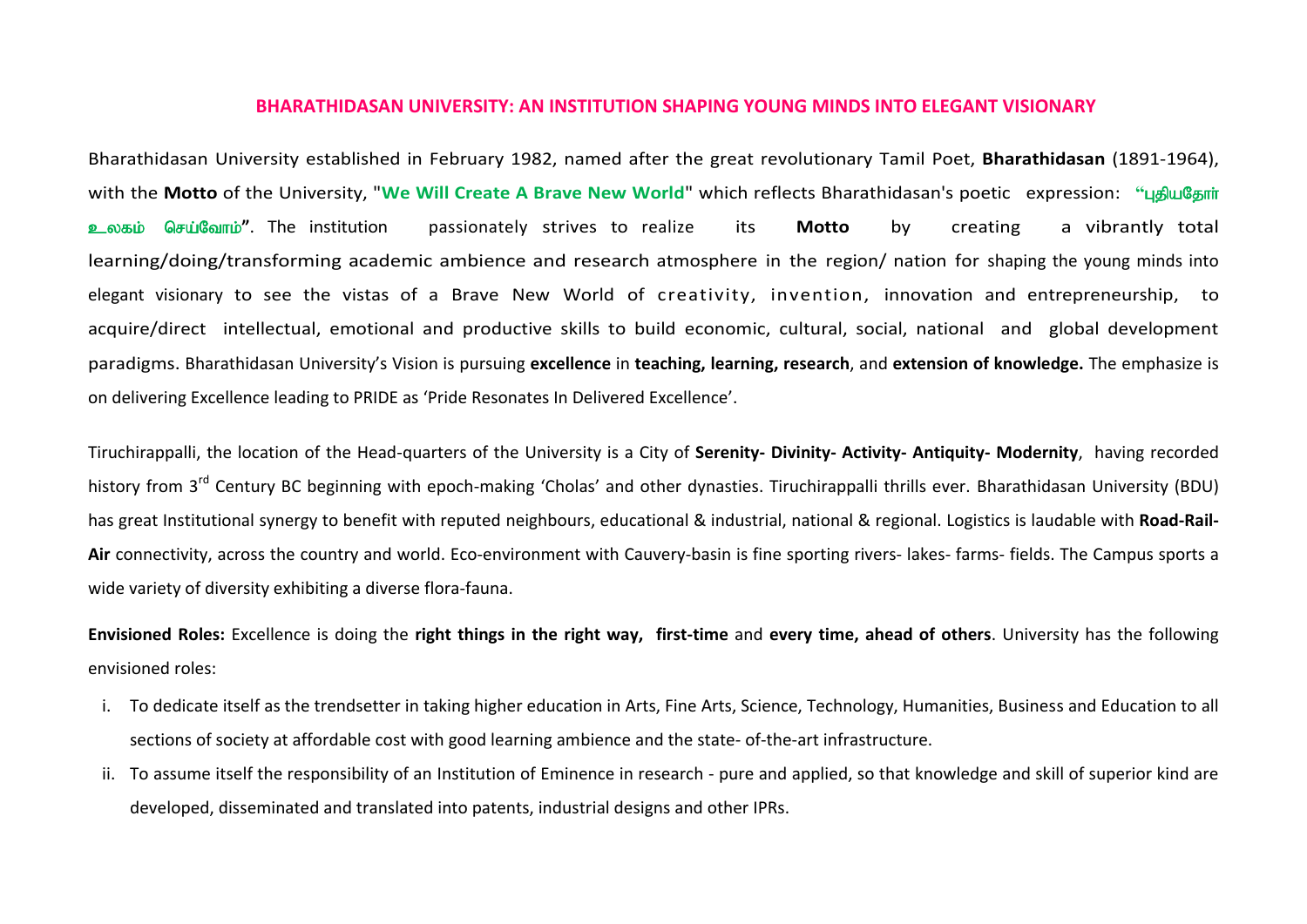- iii. To function as a role model institution in developing well-trained human resources that are globally competent in terms of attitude, aptitude, aspiration, acquaintance and application so that individual, societal, national and global developments are facilitated ably.
- iv. To commit itself as a fore-runner in providing education that is character building, student centric, value oriented, excellence inbuilt and selfactualization imbibed.

**Envisioned Leadership:** Leadership of BDU led by the **vision** is: **Relevance** timed, **Event** exuberant, **People** involved, **Objectives** driven, **Resource** rationalized, **Transparency** inbuilt, **Sacrifice** Ready, **Progression** pushing, **Humanist** tinged, **Attribute** oriented, **Student** centric and **Epoch-making**  endured.

**Envisioned Quality:** Vision of Quality Commitment makes the institution well ranked by appreciative performance. BDU is guided by Quality Policy and Quality Quote ably. The **Quality Policy** of the BDU comprises of: **Quality Planning** with Quality Benchmarks & Metrics, **Quality Assurance** through Standard Operating Systems & Processes, **Quality Sustenance** with Measurement & Intervention and **Quality Enhancement** through continuous commitment of adhering to the tenets of **Total Quality Management** in each **Key Performance** arena. **Quality Quote: 'Our BDU-Our PRIDE':** Pride Resonating in Delivered Excellence (**PRIDE**).

**Mission:** Mission of Bharathidasan University is, 'to promote scholarly, scientific and critical inquiry among the learners to move forward in the frontiers of knowledge and enrich and elevate them as the citizens of the state, the nation, and the world by offering nationally and internationally competitive learning and creative activity through quality programs of teaching, research, and extension'. Mission fulfillment is ensured through a set of **Objectives, Core Values** and **Action-on-the-Ground**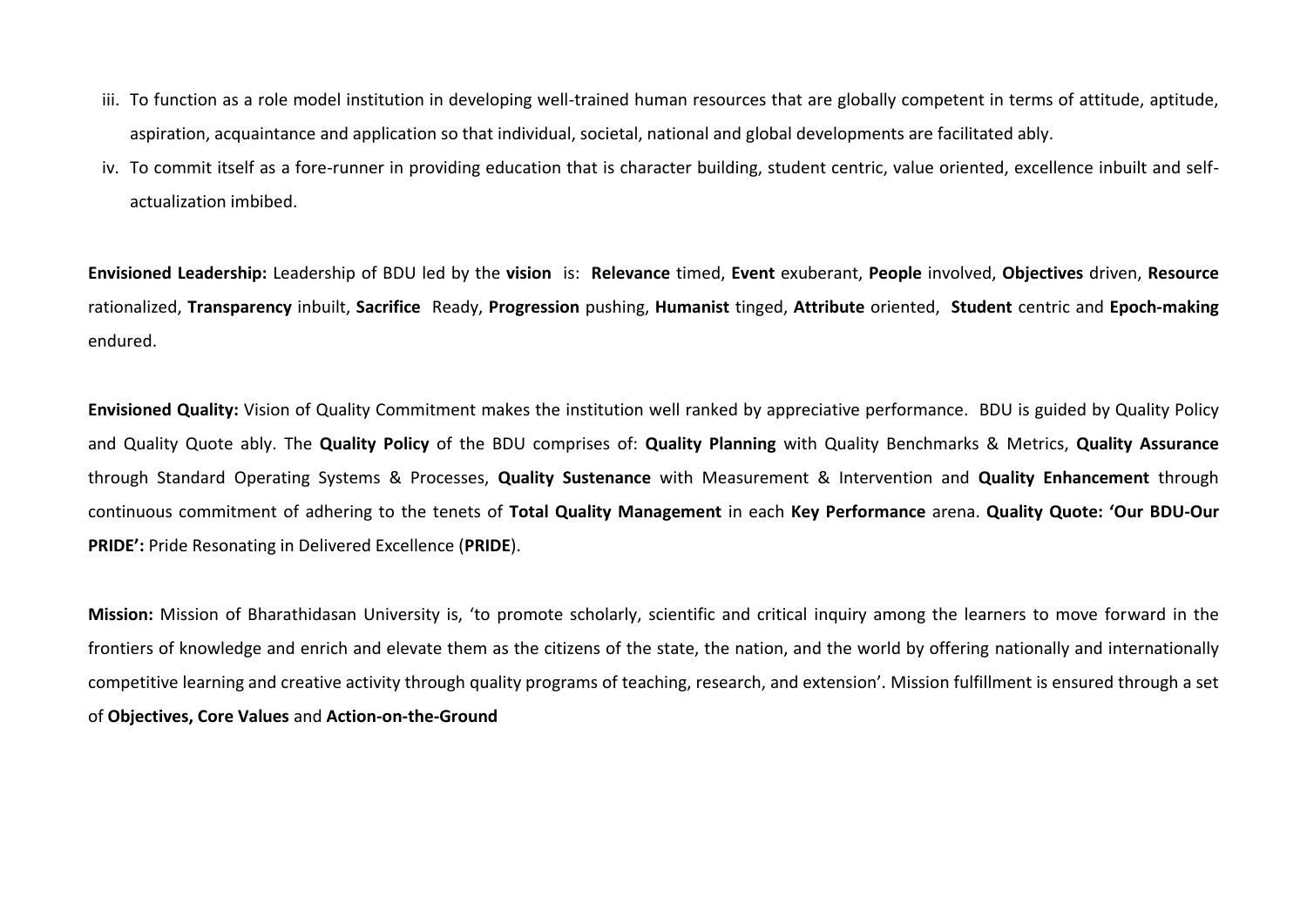**Objectives**: **(i)** Advancing Opportunities for Higher Education for the Youth of the nation reflecting the Economic, Cultural, Social, Technological, and Artistic & Scientific Yearnings (**ESTEEM**) of the land; and **(ii)** Expanding Opportunities for New, Enchanting & Conspicuously Triumphant Advanced Research translating into Veritable Intellectual Property (**VIP**).

**Core Values**: **(i) Creative Excellence:** BDU insists the pulsating value of **Creative Excellence** upon the Academia and Administration leading to resoundingly sustained inventive pursuits in propelling new knowledge, superior learning and rewarding innovation; **(ii) Community Equity:** BDU inculcates the stimulating value of **Community Equity** upon all Stakeholders and Neighbourhood-communities as a means of advancing a social order that cares for /shares with the disadvantaged and works for societal up-lift; (iii) **Competence Eminence:** BDU injects the synergizing value of **Competence Eminence** upon Students/Scholars to acquire 'the best- the most- the choicest learning/skills', by oneself and/or aligning with compatible collaborators to sport global competences; **(iv) Characteristic Exemplar:** BDU imbibes the resonating value of **Characteristic Exemplar**, upon all Colleagues and Others that everyone so naturally follows a life style that marks and evokes honesty, modesty, novelty, precocity, simplicity and sagacity.

**Action–on-the-Ground:** The University's endeavors are: **(i) Blossoming Wisdom:** Blossoming wisdom by exploring and constructing new knowledge through collaboration, networking, reviewing with a constructionist approach; **(ii) Academic Transcendence:** Transcendence in every academic pursuit within and between disciplines in laying the road towards creating a brave new world; **(iii) Quality-Participation:** Quality and Participation as the breath of this institution- every department, centre, cell and school to breathe it in every act of their academic/research/extension pursuits; **(iv) Empowered Excellence:** Empower and fuel the learners towards of academic/research excellence and innovation for social change.

#### **'A+' Grade by NAAC**

The University has been accredited with 'A+' Grade by NAAC in the third cycle, effective from 1st April 2019, for 5 years. Bharathidasan University has secured 57<sup>th</sup> Rank among the Indian Universities in National Institutional Ranking Framework (NIRF), Ministry of Human Resource Development, Government of India, for the Year 2020.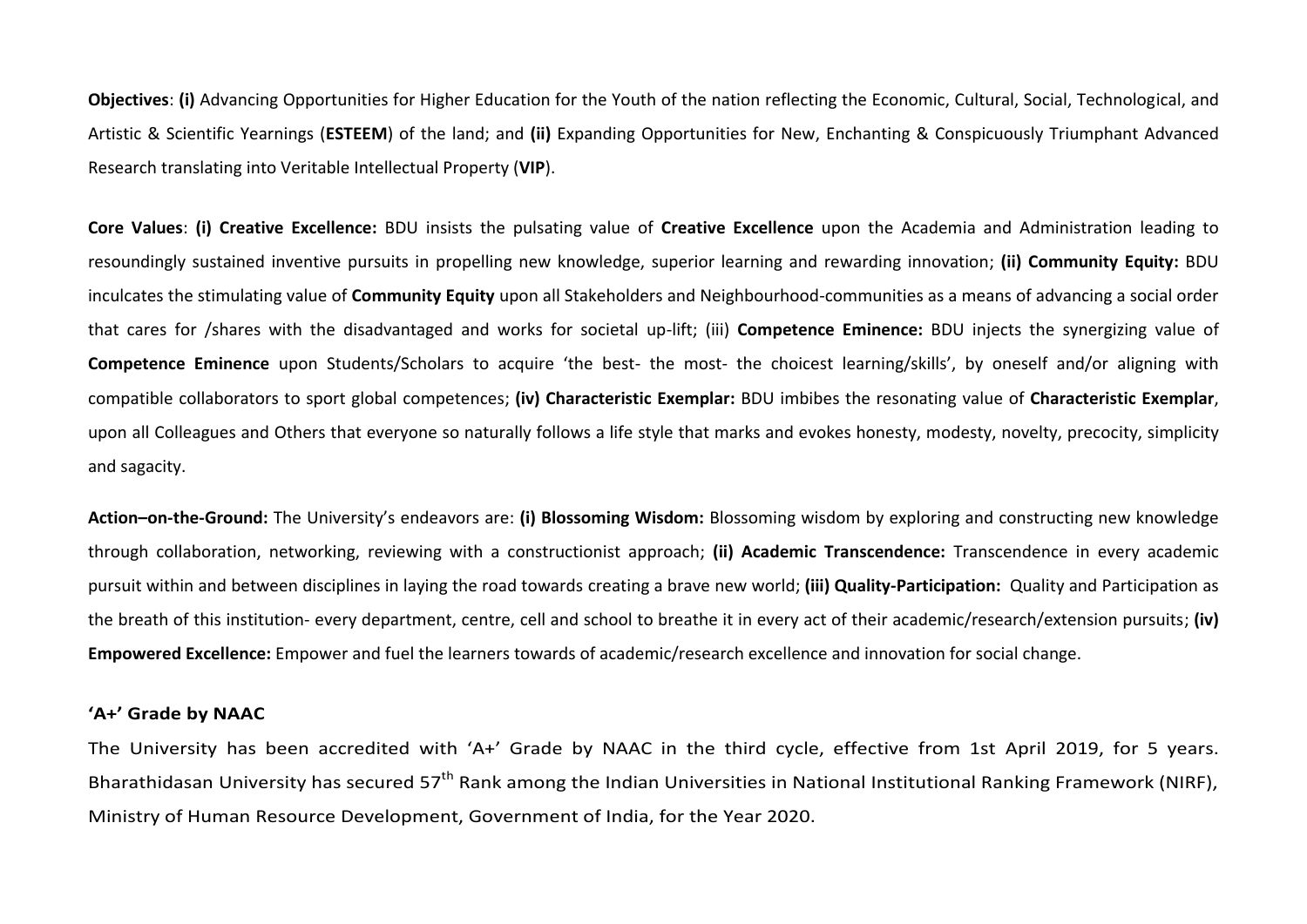#### **Twin Campuses**

The University has two campuses: one **Main Campus** at Palkalaiperur and another **City Campus** at Khajamalai. The Main Campus, located at Palkalaiperur on the Tiruchirappalli-Pudukkottai-Rameswaram National Highway, houses Administrative and Department buildings, Central Library, Sports Complex, Bank, Post Office, Canteen, Health Centre, Staff Quarters, Guest House and Hostels. Khajamalai Campus houses selected Departments, IECD, HRDC, Library, BUTP, Hostels and few more entities.

#### **Faculties, Departments and Related Entities**

The University has 4 Faculties, 16 Schools, 38 Departments and 29 Specialized Centres. All the Departments and the Research Centres are offering programs at different levels – UG, PG, Integrated PG, PG Diploma, Diploma, Certificate, M.Phil. and Ph.D. The teaching programs are offered under the Choice Based Credit System (semester pattern) with adequate flexibility and freedom to the students. The Centre for Distance and Online Education (CDOE), offers DEB-UGC approved Distance and Online Learning UG and PG programs.

#### **Extension Services**

Extension services are rendered to community, especially to the under-privileged by many Departments and Centers including the Institute of Entrepreneurship and Career Development (IECD), Departments of Social Work, Women Studies, Centre for Social Exclusion and Inclusive Policy, Continuous Ambient Air Quality Monitoring Station, Centre for Differently Abled Persons, YRC, NSS, NCC, Campus Clinics, etc are commendable.

#### **Extra-mural Fund Support**

#### **RUSA**

Almost all Departments are carrying out Research Projects under the Rashtriya Uchchatar Shiksha Abhiyan (RUSA), a Centrally Sponsored Scheme (CSS), launched in 2013 aims at providing strategic funding to eligible state higher educational institutions. The funding, in the ratio of 60 : 40 (Central: State Governments) for general category States, would be norm based and outcome dependent. The funding would flow from the Central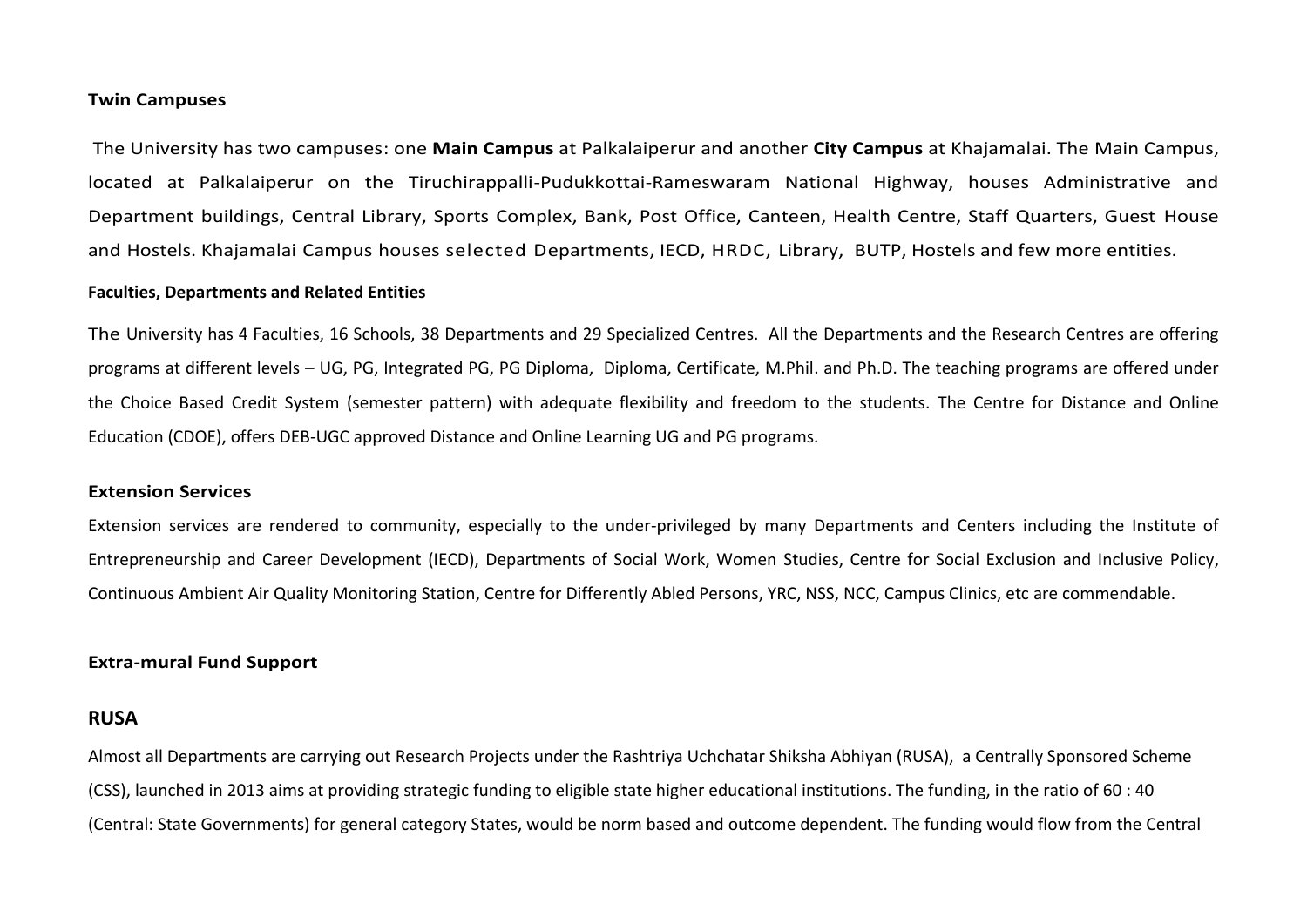ministry through the State Governments/Union Territories to the identified institutions. The funding to States would be made on the basis of critical appraisal of State Higher Education Plans, which would describe each state's strategy to address issues of equity, access and excellence in higher education

### **RUSA 1.0**

RUSA (Rashtriya Uchchatar Shiksha Abhiyan) PHASE I - MHRD, Government of India sanctioned Rs.20 crore to the Bharathidasan University for the holistic and infrastructural development under Infrastructure Grants to Universities. The funds have been utilized for the holistic developments such as 500 kWp Ground Mounted Grid Interactive Solar park, Combined Cauvery Water Scheme, Construction of Tennis Court complex, E-governance, Central Instrumentation laboratory building, Hostel, Library Books, Journals and E-Resources at Bharathidasan University, Research & Innovation and Quality Improvement (R & I).

# **RUSA 2.0**

RUSA (Rashtriya Uchchatar Shiksha Abhiyan) PHASE II. During the current plan period, Bharathidasan University is among the 20 State Universities who have been supported under Component 10: Research, Innovation and Quality Improvement. The 12th PAB meeting of the Project Approval Board has approved Rs. 50 Crore. [http://rusa.nic.in/wp-content/uploads/2018/05/Agenda-for-12th-PAB-Meeting\\_24.05-13.30-Final.pdf.](http://rusa.nic.in/wp-content/uploads/2018/05/Agenda-for-12th-PAB-Meeting_24.05-13.30-Final.pdf)

# **BHARATHIDASAN UNIVERSITY ENTREPRENEURSHIP AND CAREER HUB (BECH)**

Rs. 15 Crore was earmarked for the establishment of "Entrepreneurship and Career Hub" in Bharathidasan University to promote career opportunities, skill development, incubation and facilitation of technology start-up companies. February 3, 2019, Hon'ble Prime Minister of India Shri. Narendra Modi has digitally launched the Entrepreneurship and Career Hub.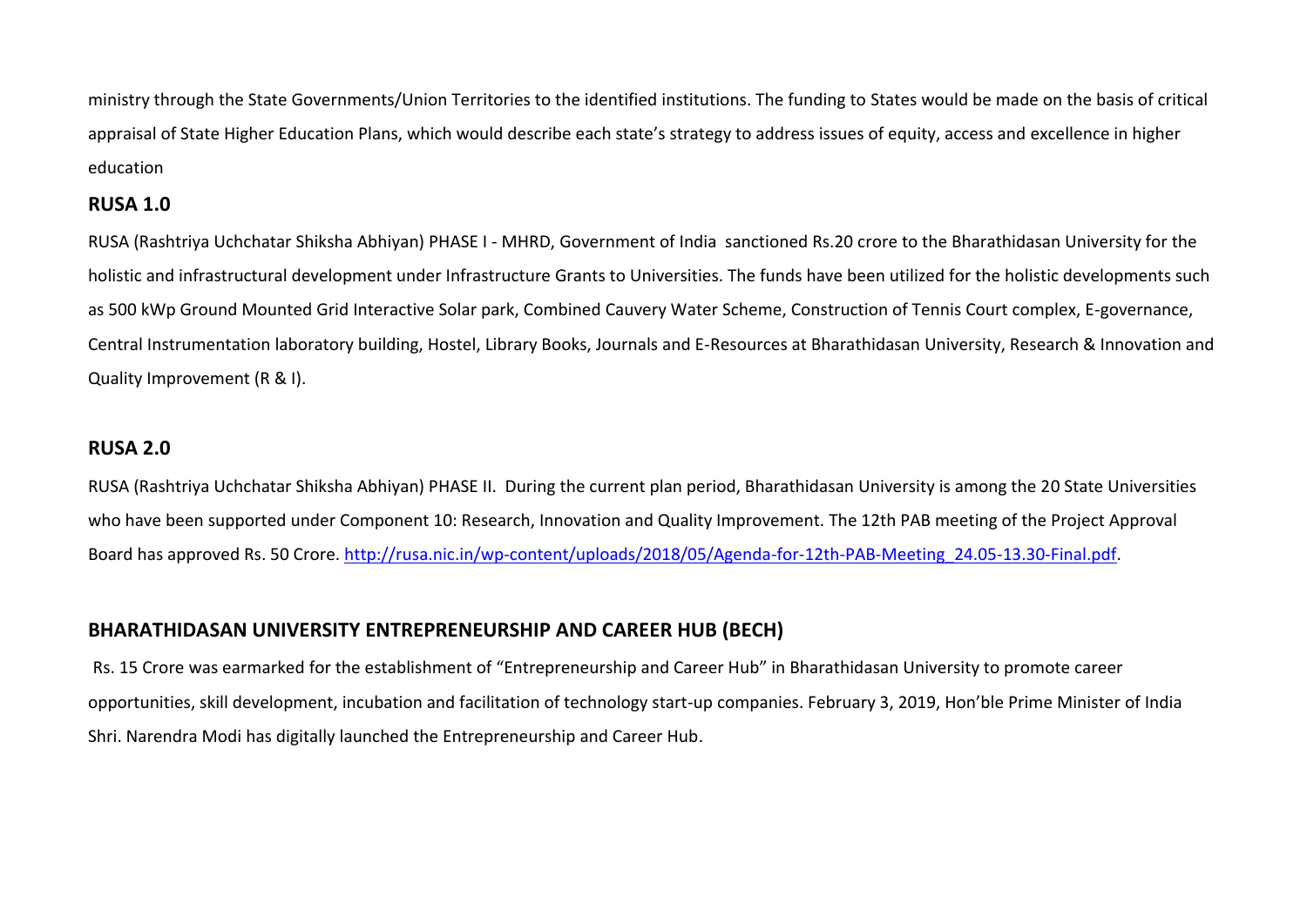### **THEMATIC RESEARCH SUPPORT**

Rs.35 Crore is allotted for the Thematic (PHYSICAL, BIOLOGICAL and SOCIAL Science Streams) Research Support in University Departments/Centres. This is project-based funding with focus on theoretical/empirical and applied R&D to foster innovation and evidence-based policy in certain areas of national priorities. The DPR for Research, Innovation and Quality Improvement have been submitted.

**FIST Departments:** Various Departments are supported by DST (Department of Science and Technology) under its reputed FIST (Fund for Improvement of Science and Technology Infrastructure in Universities and Higher Educational Institutions) programme and UGC under its SAP (Special Assistance Programme).

**PURSE I and II:** Bharathidasan University receives(d) funds under both Phase I and Phase II of the DST-PURSE. The DST (Department of Science and Technology, Govt. of India, provides funds through PURSE **(P**romotion of **U**niversity **R**esearch and **S**cientific **E**xcellence) Programme in recognition of its high quality publications.

#### **INFRASTRUCTURE/ USIC**

All the Departments and Research Centres have good infrastructural facilities. University Science Instrumentation Centre (USIC) has been established so as to accommodate all the scientific equipment facilities/gadgets for wider utility by the Scholars and Students.

In addition to the computers available in the Departments and Research Centres, the University Informatics Centre has housed a large number of computers with networking and internet connectivity for the benefit of students, research scholars and faculty members. More than 1000 computers are available for students and faculty access. All the Departments have been provided with Wi-Fi facilities.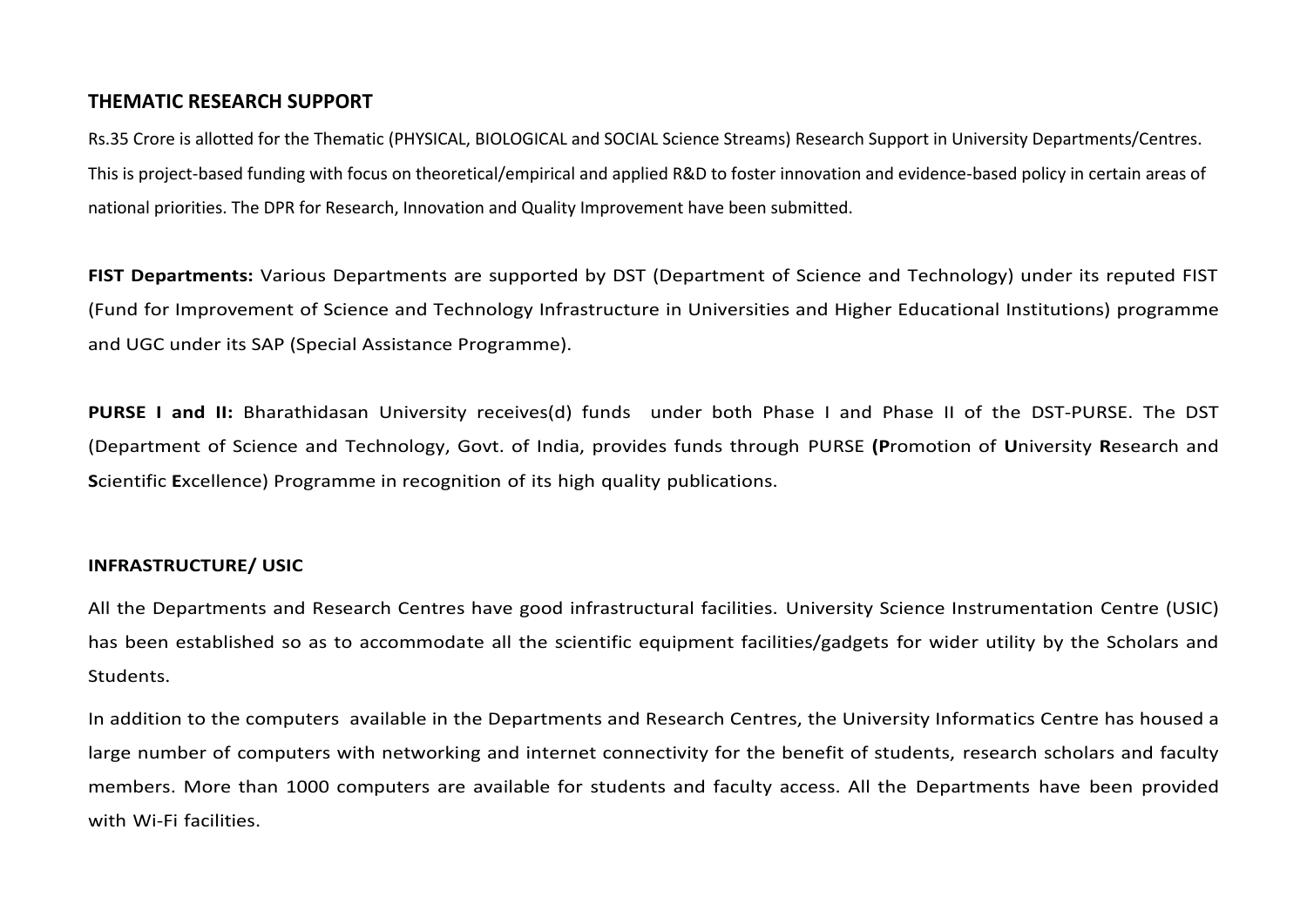#### **SPORTS AND GAMES**

The Sports Facilities include a good gymnasium with multi-gym facilities and a yoga centre, an indoor stadium and a standard 400 meter athletic track with the facility to conduct all the field events. University teams have won National, Southern Zone and State level medals in 2021-22, adding to those already won in earlier years.

#### **SPIRITUALITY AND YOGIC SCIENCE (CSYS)**

Establishment of "Centre for Spirituality and Yogic Science" (CSYS) in Bharathidasan University marks a great beginning with aims to imbibe human values among students and research scholars through our traditional system of yogic science. Regular activities abound. Further the Centre is aimed to validate the yogic practice scientifically and made these documents available globally for everyone.

#### **LIBRARY**

The Central Library of the University has a good collection of books and e-books in addition to a large number of Journals and Audio-Video cassettes. The library has INFLIBNET and DELNET facilities. The UGC INFONET facility helps the users to access more than 10,000 e-resources including thousands of e-journals. Through the digital library of the University, the students and faculty members can have access to back volumes and electronic books. The library provides open access system for all the users such as students, research scholars and teaching faculty with self check-in and checkout RIFD enabled drop box and 24 X 7 Garden Library and Kids Corner. In addition to the central library, all the Departments have their own libraries.

#### **HOSTELS**

There are nine hostels in the two campuses of the University. Among them, there are two hostels for Research Scholars (one for men and another for women), four hostels for boys and three hostels for girls. Out of nine, two hostels are located at the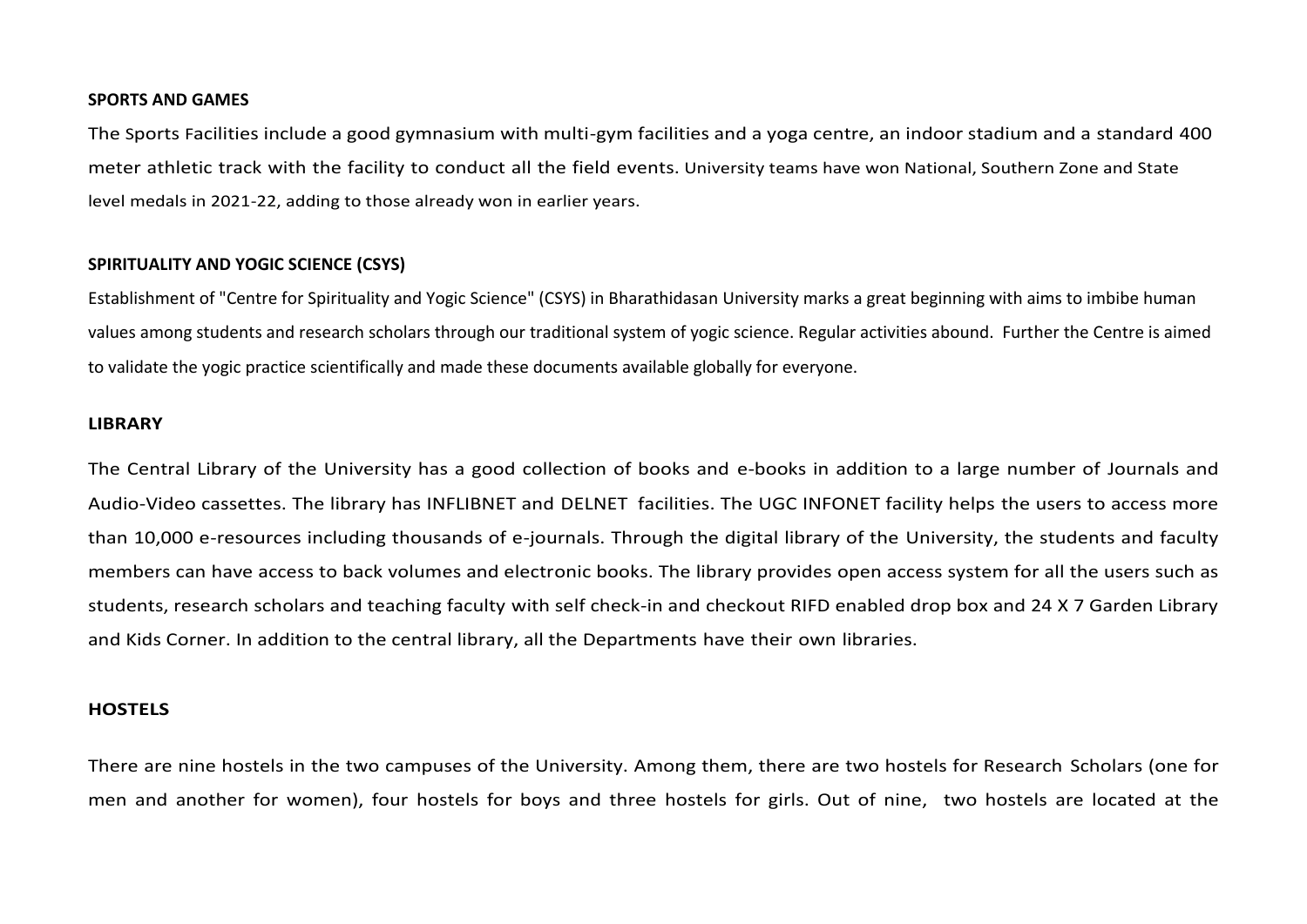Khajamalai Campus and all the other hostels are at the Palkalaiperur main campus. Similarly, all the hostels have Wi-Fi facility. The hostels are equipped with modern kitchen and dining facilities, adequate water facility, recreation centre, play grounds and reading rooms with television, newspapers and magazines. Hostel facility is offered to the students who are residing minimum 40 kilometers away from the University. As per the UGC norms, necessary steps are taken by the Anti-ragging Cell to prevent ragging on the campuses.

#### **PLACEMENT AND TRAINING CELL**

Every year Job Fairs are being conducted regularly by the Placement and Training Cell. In 2019-2020 around 1514 students had been placed in several leading companies with an average salary of Rs.2.00 lakhs per year.

#### **CELLS AND COMMITTEES FOR CAMPUS TRANQUILITY**

To ensure tranquility and to address the grievances of the students, the University has various facilities including Anti-Ragging Cell, Anti- Sexual Harassment Committee (Internal Compliance Committee), Students Affairs Cell etc.,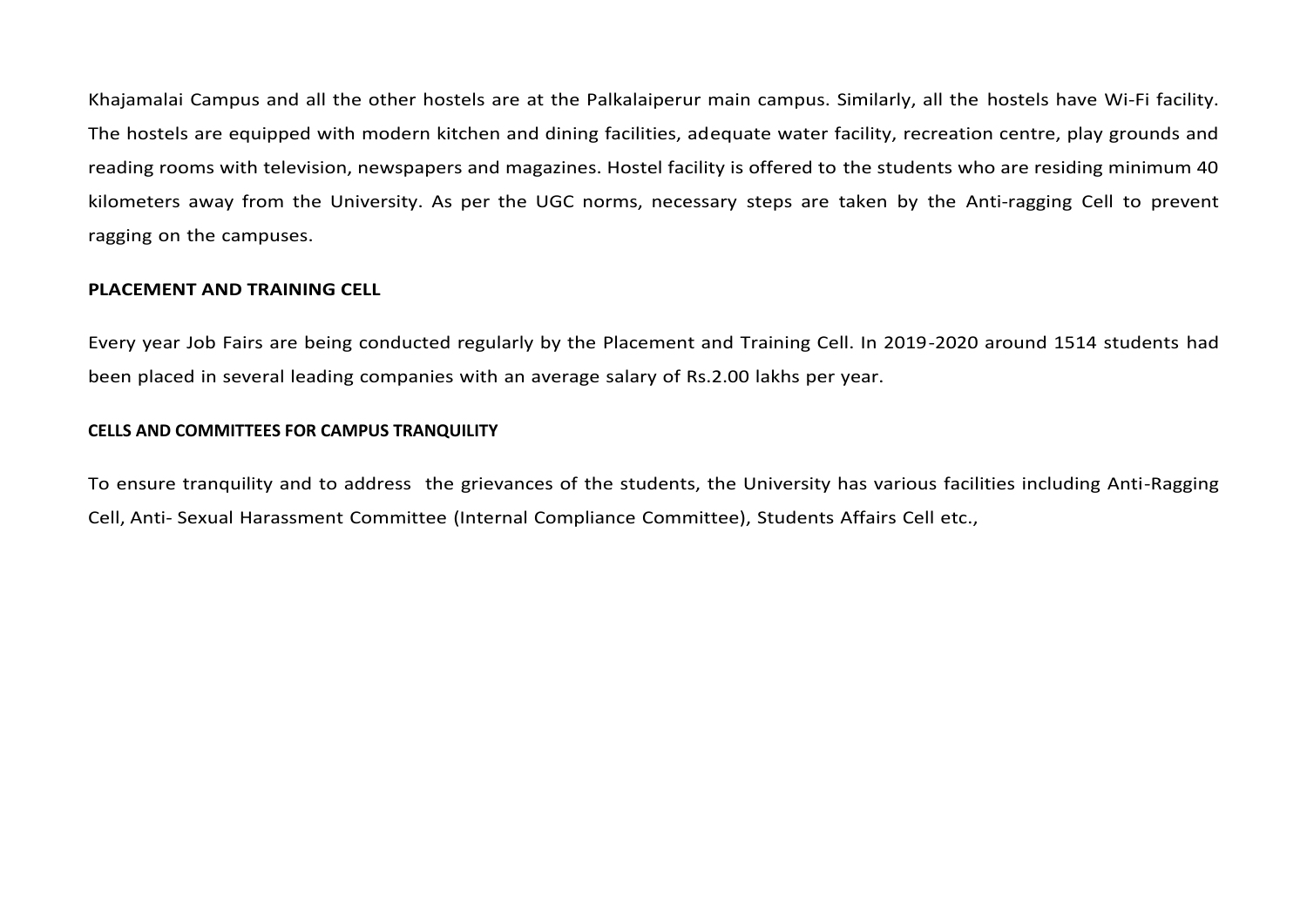|                |                   |                |                                      | POST GRADUATE PROGRAMMES (2 YEARS) |           |                                      |                               |                                                       |                             |                                                |                                      |                             |                                                                        |                                      |
|----------------|-------------------|----------------|--------------------------------------|------------------------------------|-----------|--------------------------------------|-------------------------------|-------------------------------------------------------|-----------------------------|------------------------------------------------|--------------------------------------|-----------------------------|------------------------------------------------------------------------|--------------------------------------|
|                |                   |                |                                      |                                    |           | $\widehat{\mathbf{f}}$               | Section -                     | Section -<br>$\mathbf{H}$<br>Other<br>than<br>Tuition |                             | Section - III<br>Other than Tuition Fee<br>B)  | (Details Given in Annexure           |                             | <b>Total Fee in Rupees</b><br>(I Semester/At the time of<br>admission) |                                      |
| S.No.          | Programme offered | Subject        | School/Department/Centre             | Eligibility                        | Duration  | ${\bf S}$<br>Others / SC &           | (Per Semester)<br>Tuition Fee | Fee<br>Details<br>Given in<br>Annexure<br>A)          | University<br>Bharathidasan | within India / Srilanka)<br>Other Universities | Other Universities Out<br>side India | University<br>Bharathidasan | within India / Srilanka)<br>Other Universities                         | Other Universities Out<br>side India |
| $\overline{1}$ | M.A.              | Development    | Centre for study<br>Social Exclusion | Any under graduate degree          | $2$ -year | Others                               | 2250                          | 4800                                                  | 1275                        | 2025                                           | 6275                                 | 8325                        | 9075                                                                   | 13325                                |
|                |                   | Studies        | and inclusive policy                 |                                    |           | $\overline{SC}$<br>$5\overline{1}$   | NIL                           | 4500                                                  | 1275                        | 2025                                           | 6275                                 | 5775                        | 6525                                                                   | 10775                                |
| $\overline{2}$ | M.A.              | Economics      | Economics                            | Any under graduate degree          | $2$ -year | Other<br>S                           | 2250                          | 4800                                                  | 1275                        | 2025                                           | 6275                                 | 8325                        | 9075                                                                   | 13325                                |
|                |                   |                |                                      |                                    |           | $\sqrt{2S}$<br>$5\overline{1}$       | $\text{NIL}$                  | 4500                                                  | 1275                        | 2025                                           | 6275                                 | 5775                        | 6525                                                                   | 10775                                |
| $\mathbf{3}$   | M.A.              | English        | English                              | <b>B.A.English</b>                 | $2$ -year | Others                               | 2475                          | 4800                                                  | 1275                        | 2025                                           | 6275                                 | 8550                        | 9300                                                                   | 13550                                |
|                |                   |                |                                      |                                    |           | ${\rm S} {\rm T}$<br>$\overline{SC}$ | <b>NIL</b>                    | 4500                                                  | 1275                        | 2025                                           | 6275                                 | 5775                        | 6525                                                                   | 10775                                |
| 4              | M.A.              | Gender Studies | Women's Studies                      | Any under graduate degree          | $2$ -year | Others                               | 2250                          | 4800                                                  | 1275                        | 2025                                           | 6275                                 | 8325                        | 9075                                                                   | 13325                                |
|                |                   |                |                                      |                                    |           | $SC/ST$                              | <b>NIL</b>                    | 4500                                                  | 1275                        | 2025                                           | 6275                                 | 5775                        | 6525                                                                   | 10775                                |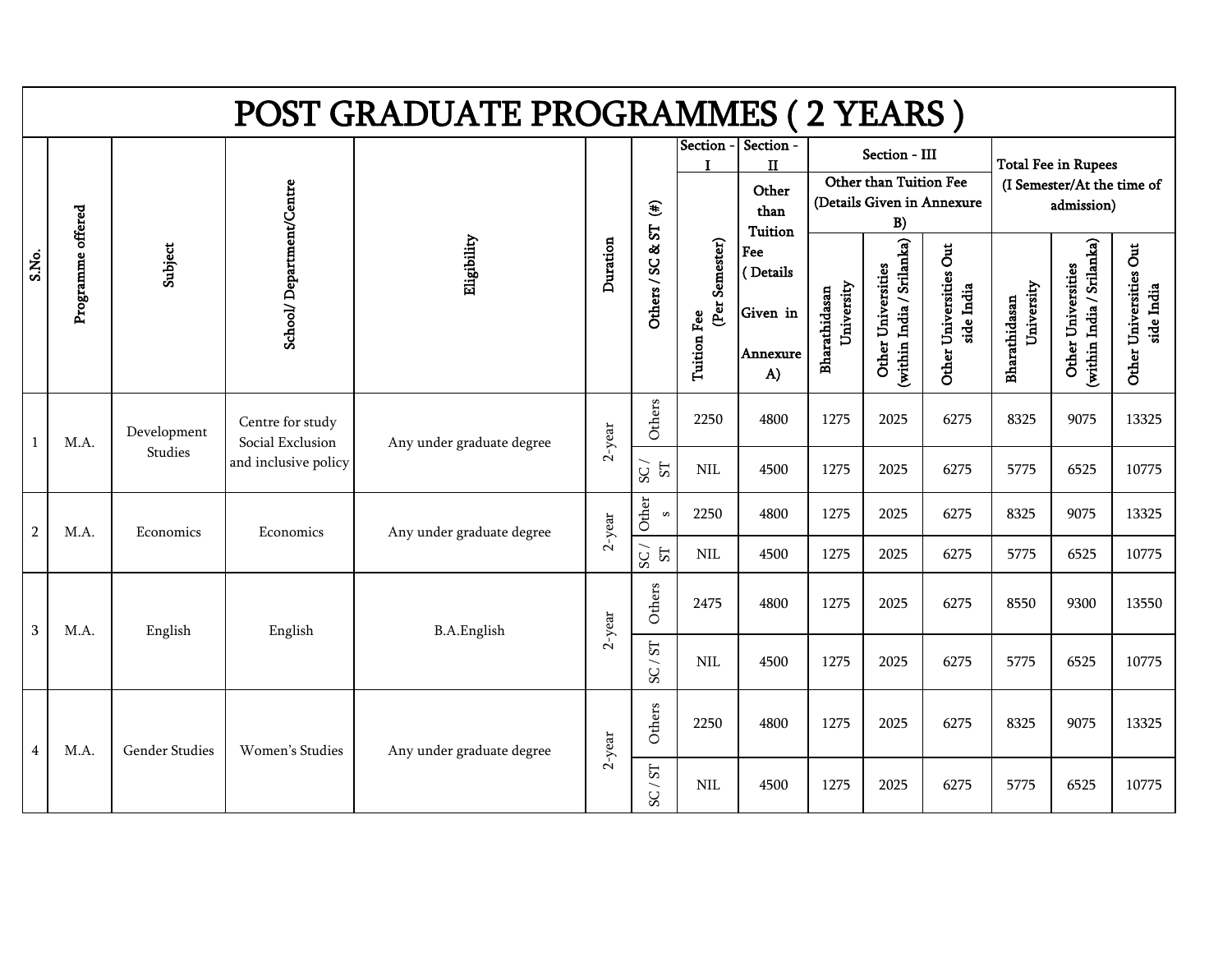| 5              | M.A.  | History                      | History            | Any under graduate degree                                                                                  | $2$ -year | Others                                               | 2250         | 4800 | 1275 | 2025 | 6275 | 8325 | 9075 | 13325 |
|----------------|-------|------------------------------|--------------------|------------------------------------------------------------------------------------------------------------|-----------|------------------------------------------------------|--------------|------|------|------|------|------|------|-------|
|                |       |                              |                    |                                                                                                            |           | ${\rm S}T$<br>SC                                     | $\mbox{NIL}$ | 4500 | 1275 | 2025 | 6275 | 5775 | 6525 | 10775 |
| 6              | M.A.  | Human Resource<br>Management | Life Long Learning | Any under graduate degree                                                                                  | $2$ -year | Others                                               | 2250         | 4800 | 1275 | 2025 | 6275 | 8325 | 9075 | 13325 |
|                |       | (HRM)                        |                    |                                                                                                            |           | ${\mathbb S}$<br>$_{\rm{SC}}$                        | $\text{NIL}$ | 4500 | 1275 | 2025 | 6275 | 5775 | 6525 | 10775 |
| $\overline{7}$ | M.A.  | Sociology                    | Sociology          | Any under graduate degree                                                                                  | $2$ -year | Others                                               | 2250         | 4800 | 1275 | 2025 | 6275 | 8325 | 9075 | 13325 |
|                |       |                              |                    |                                                                                                            |           | ST<br>$\overline{\phantom{0}}$<br>SC                 | <b>NIL</b>   | 4500 | 1275 | 2025 | 6275 | 5775 | 6525 | 10775 |
| $\bf 8$        | M.A.  | Tamil                        | Tamil              | B.A(Tamil) / B.Lit.(Tamil) / Pulavar<br>Degree/ Any under graduate degree                                  | $2$ -year | Others                                               | 1500         | 4800 | 1275 | 2025 | 6275 | 7575 | 8325 | 12575 |
|                |       |                              |                    | with Part-I as Tamil.                                                                                      |           | $\overline{\rm S}$<br>$\overline{\phantom{0}}$<br>SC | <b>NIL</b>   | 4500 | 1275 | 2025 | 6275 | 5775 | 6525 | 10775 |
|                |       |                              |                    | B.P.A / B.F.A / B.A (Classical<br>Dance)/ Any degree with Diploma or<br>PG Diploma in Classical Dance/ Any |           | Others                                               | 1350         | 4800 | 1275 | 2025 | 6275 | 7425 | 8175 | 12425 |
| 9              | M.P.A | <b>Classical Dance</b>       | Performing Arts    | Degree with knowledge in Classical<br>Dance / Folk Dance / Semi-<br><b>Classical Dance</b>                 | $2$ -year | $\overline{\rm S}$<br>$\overline{\phantom{0}}$<br>SC | $\text{NIL}$ | 4500 | 1275 | 2025 | 6275 | 5775 | 6525 | 10775 |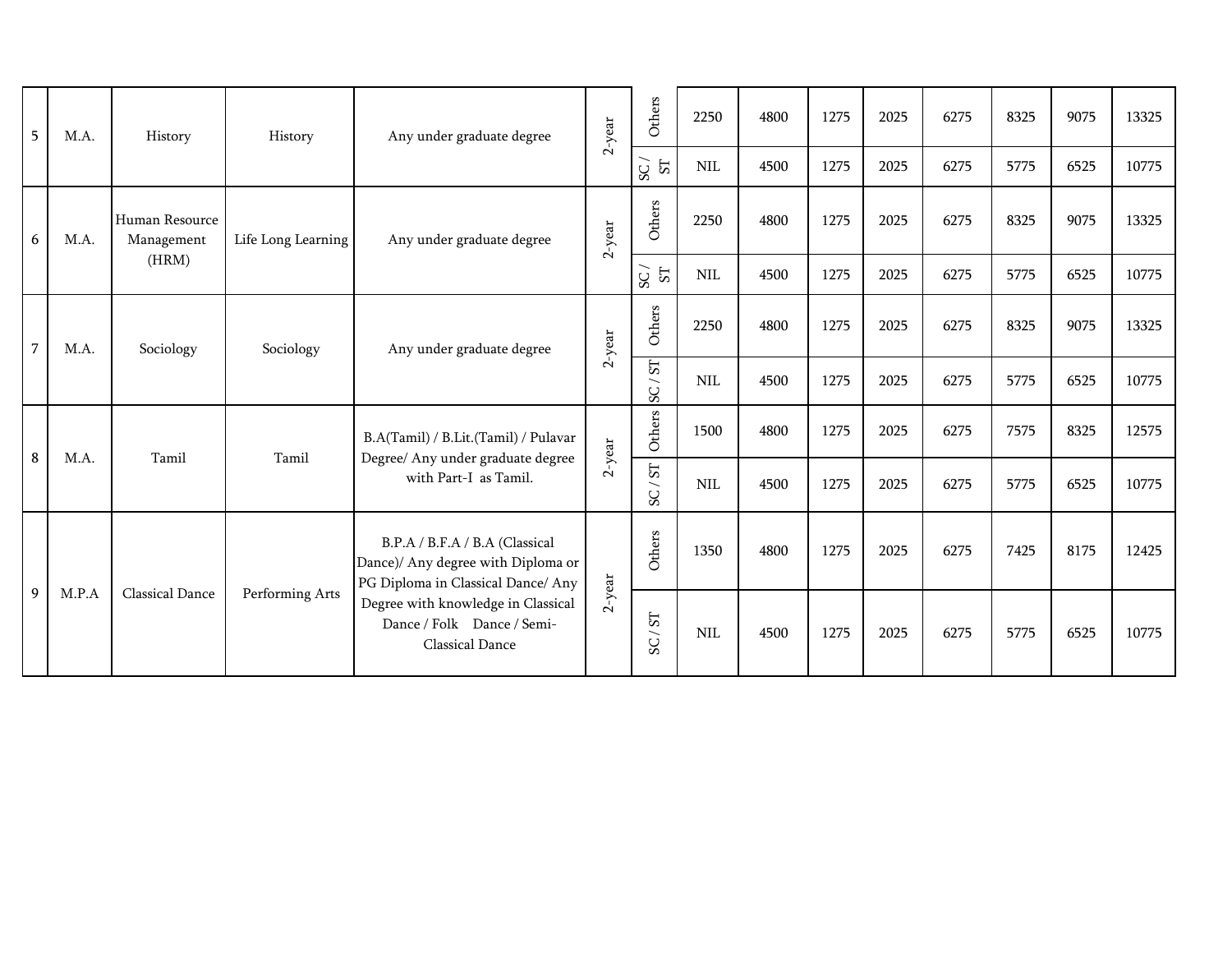|        |        |                                                                            |                                          | B.P.A. (Folk Dance /<br>Bharathanattiyam)/ B.F.A (Folk<br>Dance / Bharathanattiyam)/ B.A.<br>(Bharathanattiyam) / Any degree<br>with Diploma in Folk Dance /<br>Diploma / Post Graduate Diploma in                                                                                                                            |           | Others                | 1350       | 4800 | 1275 | 2025 | 6275 | 7425  | 8175  | 12425 |
|--------|--------|----------------------------------------------------------------------------|------------------------------------------|-------------------------------------------------------------------------------------------------------------------------------------------------------------------------------------------------------------------------------------------------------------------------------------------------------------------------------|-----------|-----------------------|------------|------|------|------|------|-------|-------|-------|
| $10\,$ | M.P.A  | Folk Dance                                                                 | Performing Arts                          | Bharathanattiyam/Any degree with<br>knowledge in Folk Dance/<br>Bharathanattiyam. Any Under<br>Graduate Degree of Bharathidasan<br>University, or any graduate degree<br>from other Universities and<br>recognized by the Bharathidasan<br>University with Folk Dance/<br>Classical Dance.                                    | $2$ -year | 1S<br>SC/             | <b>NIL</b> | 4500 | 1275 | 2025 | 6275 | 5775  | 6525  | 10775 |
|        |        | Social Work<br>(Specialization<br>CD-Community<br>Development,             |                                          |                                                                                                                                                                                                                                                                                                                               |           | Others                | 2250       | 4800 | 1275 | 2025 | 6275 | 8325  | 9075  | 13325 |
| 11     | M.S.W  | HRM - Human<br>Resource<br>Management and<br>CLSW-Clinical<br>Social Work) | Social Work                              | Any undergraduate degree                                                                                                                                                                                                                                                                                                      | $2$ -year | 5 <sub>2</sub><br>SC/ | <b>NIL</b> | 4500 | 1275 | 2025 | 6275 | 5775  | 6525  | 10775 |
|        |        |                                                                            |                                          | Pass in any degree and minimum marks<br>required as per TANCET norms alone are<br>eligible. *                                                                                                                                                                                                                                 |           | Others                | 20000      | 4800 | 1275 | 2025 | 6275 | 26075 | 26825 | 31075 |
| 12     | M.B.A. |                                                                            | Bharathidasan<br>School of<br>Management | The candidates should not directly apply<br>to the University (online / offline). After<br>successfully completing the TANCET<br>2022 counselling prosess, eligible<br>candidates should submit the allotment<br>letter issued by the DoTE, directly to the<br>Director, Bharathidasan school of<br>Management for admission. | $2$ -year | SC/ST                 | <b>NIL</b> | 4500 | 1275 | 2025 | 6275 | 5775  | 6525  | 10775 |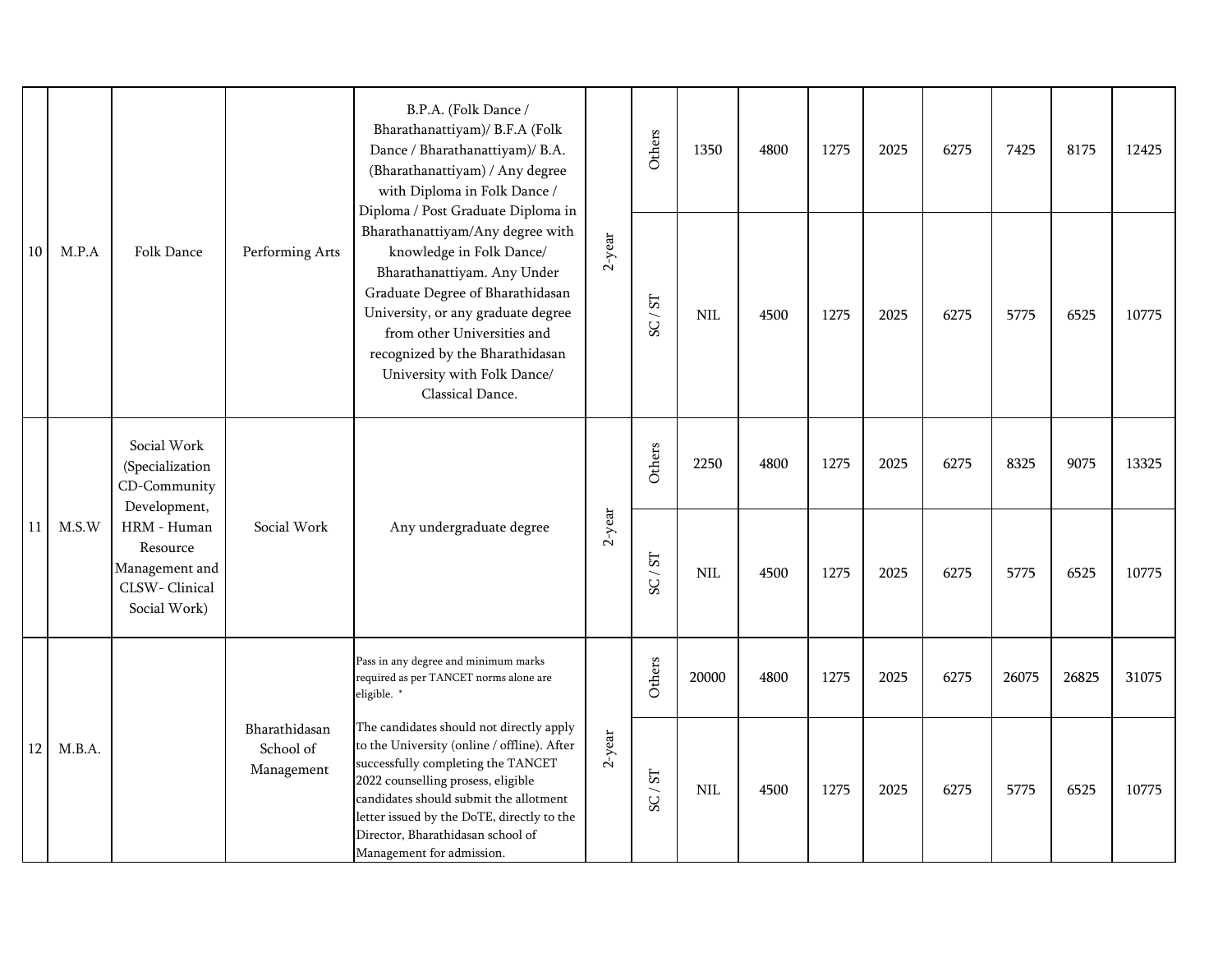|        |        |                           |                                          | A pass in B.Com / B.B.A / B.A Corporate<br>Secretaryship / Bank Management/<br>Commerce and related disciplines (at<br>least one Accountancy Course in<br>eligibility degree is essential) with a<br>minimum aggregate of at least 50% of<br>marks (2nd Class) under Part-III subjects.                                               |           | Others                            | 16500        | 4800  | 1275 | 2025 | 6275 | 22575 | 23325 | 27575 |
|--------|--------|---------------------------|------------------------------------------|---------------------------------------------------------------------------------------------------------------------------------------------------------------------------------------------------------------------------------------------------------------------------------------------------------------------------------------|-----------|-----------------------------------|--------------|-------|------|------|------|-------|-------|-------|
| 13     | M.B.A. | Financial<br>Management   | Commerce and<br><b>Financial Studies</b> | Admission is based on Entrance Test and<br>academic score in the eligible UG<br>Programmes. (50% weight age for UG<br>Part-III marks and 50% weight age for<br>Entrance Test score). The exemption<br>from the Entrance Test will be given for<br>the candidates who applied with the<br>score of TANCET-2022 /GMAT/ MAT/<br>CAT/GATE | $2$ -year | 51<br>/ DS                        | <b>NIL</b>   | 4500  | 1275 | 2025 | 6275 | 5775  | 6525  | 10775 |
| 14     | M.C.A. | Master of<br>Computer     | <b>Computer Science</b>                  | Any undergraduate Degree with<br>Mathematics at the Plus Two level or                                                                                                                                                                                                                                                                 | $2$ -year | Others                            | 20000        | 11800 | 1275 | 2025 | 6275 | 33075 | 33825 | 38075 |
|        |        | Applications<br>(Regular) | & Engineering                            | as one of the allied courses in UG<br>degree.                                                                                                                                                                                                                                                                                         |           | $\overline{SC}$<br>5 <sub>l</sub> | <b>NIL</b>   | 11500 | 1275 | 2025 | 6275 | 12775 | 13525 | 17775 |
| 15     | M. Sc. | Biochemistry              | Biochemistry                             | B.Sc.Biochemistry,Chemistry,<br>Biotechnology, Microbiology,<br>Nutrition or any other Biological                                                                                                                                                                                                                                     | $2$ -year | Others                            | 9500         | 11800 | 1275 | 2025 | 6275 | 22575 | 23325 | 27575 |
|        |        |                           |                                          | Sciences                                                                                                                                                                                                                                                                                                                              |           | ${\rm S}T$<br>SC                  | $\text{NIL}$ | 11500 | 1275 | 2025 | 6275 | 12775 | 13525 | 17775 |
| 16     | M. Sc. | Bioinformatics            | Bioinformatics                           | B.Sc. degree in any discipline                                                                                                                                                                                                                                                                                                        | $2$ -year | Others                            | 13350        | 11800 | 1275 | 2025 | 6275 | 26425 | 27175 | 31425 |
|        |        |                           |                                          |                                                                                                                                                                                                                                                                                                                                       |           | $\overline{SC}$<br>${\rm S}T$     | <b>NIL</b>   | 11500 | 1275 | 2025 | 6275 | 12775 | 13525 | 17775 |
| 17     | M. Sc. | Biotechnology             | Biotechnology                            | B.Sc. in Biotechnology / Botany /<br>Zoology / Any Branch of Life                                                                                                                                                                                                                                                                     | $2$ -year | Others                            | 13350        | 11800 | 1275 | 2025 | 6275 | 26425 | 27175 | 31425 |
|        |        |                           |                                          | Sciences.                                                                                                                                                                                                                                                                                                                             |           | $\mathsf{SC}$ /<br>${\rm S}T$     | $\mbox{NIL}$ | 11500 | 1275 | 2025 | 6275 | 12775 | 13525 | 17775 |
| $18\,$ | M. Sc. | Botany                    | Botany                                   | B. Sc. Botany                                                                                                                                                                                                                                                                                                                         | $2$ -year | Others                            | 4000         | 11800 | 1275 | 2025 | 6275 | 17075 | 17825 | 22075 |
|        |        |                           |                                          |                                                                                                                                                                                                                                                                                                                                       |           | $\mathsf{SC}$ /<br>${\rm S}T$     | $\mbox{NIL}$ | 11500 | 1275 | 2025 | 6275 | 12775 | 13525 | 17775 |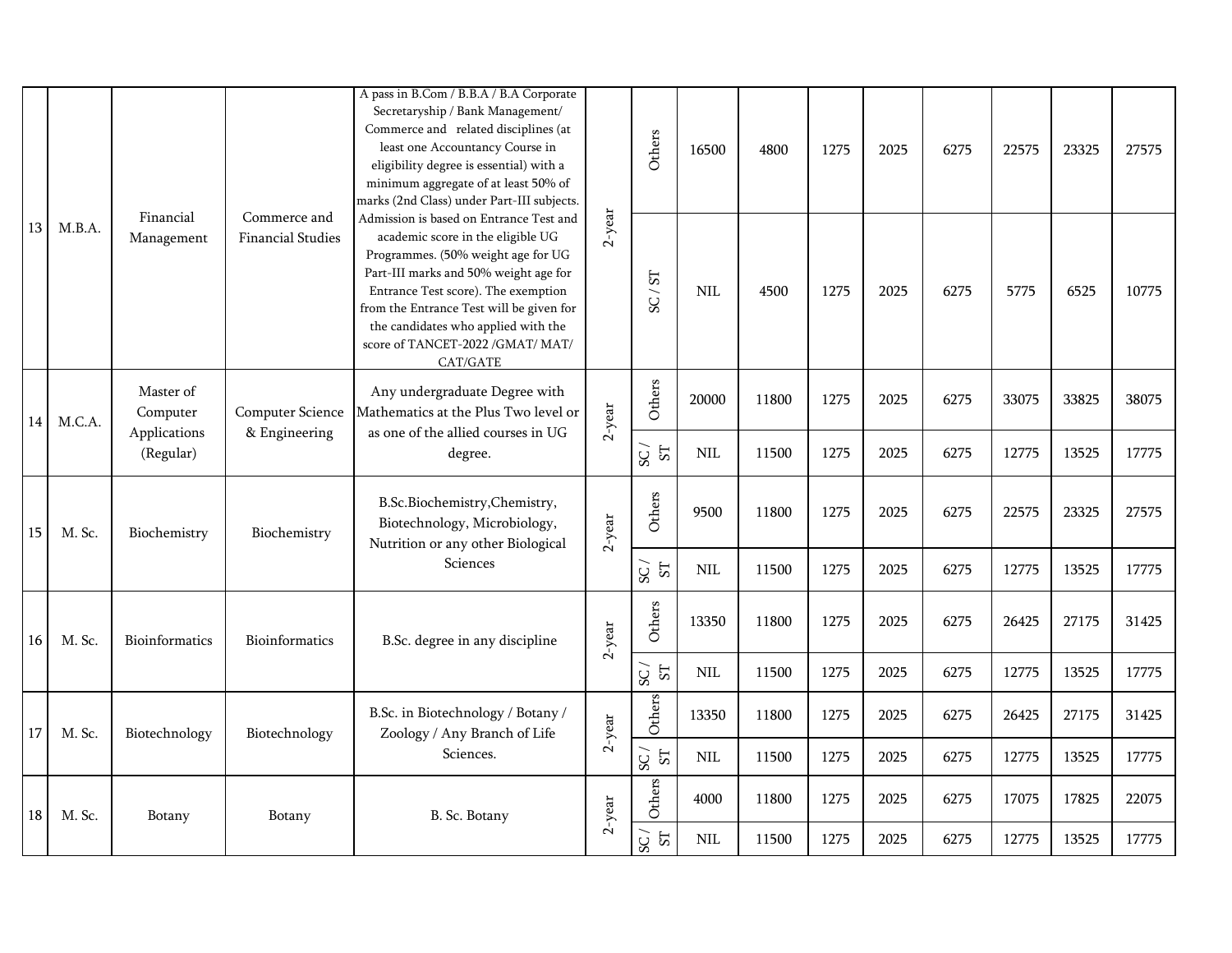| 19 | M. Sc. | Chemistry                           | Chemistry                      | <b>B.Sc. Chemistry</b>                                                                          | $2$ -year | Others                                              | 4400         | 11800 | 1275 | 2025 | 6275 | 17475 | 18225 | 22475 |
|----|--------|-------------------------------------|--------------------------------|-------------------------------------------------------------------------------------------------|-----------|-----------------------------------------------------|--------------|-------|------|------|------|-------|-------|-------|
|    |        |                                     |                                |                                                                                                 |           | ST<br>SC                                            | $\mbox{NIL}$ | 11500 | 1275 | 2025 | 6275 | 12775 | 13525 | 17775 |
| 20 | M. Sc. | Computer                            | <b>Computer Science</b>        | B.Sc.(Computer Science, Computer<br>Technology, Information<br>Technology, Information Science, | $2$ -year | Others                                              | 5000         | 11800 | 1275 | 2025 | 6275 | 18075 | 18825 | 23075 |
|    |        | Science                             | & Engineering                  | Information Systems, Software<br>Science, Software Development), BCA                            |           | $\overline{\rm S}$<br>$\overline{\phantom{0}}$<br>S | <b>NIL</b>   | 11500 | 1275 | 2025 | 6275 | 12775 | 13525 | 17775 |
| 21 | M. Sc. | Environmental<br>Science            | Environmental<br>Biotechnology | Any undergraduate degree in<br>Science                                                          | $2$ -year | Others                                              | 4000         | 11800 | 1275 | 2025 | 6275 | 17075 | 17825 | 22075 |
|    |        |                                     |                                |                                                                                                 |           | ${\rm S}T$<br>$_{\rm{SS}}$                          | NIL          | 11500 | 1275 | 2025 | 6275 | 12775 | 13525 | 17775 |
| 22 | M. Sc. | Biotechnology                       | Environmental                  | Any undergraduate degree in                                                                     | $2$ -year | Others                                              | 4000         | 11800 | 1275 | 2025 | 6275 | 17075 | 17825 | 22075 |
|    |        | (Environment)                       | Biotechnology                  | <b>Biological Science</b>                                                                       |           | S <sub>T</sub><br>/CS                               | NIL          | 11500 | 1275 | 2025 | 6275 | 12775 | 13525 | 17775 |
| 23 | M. Sc. | Geology                             | Geology                        | B.Sc.(Geology)/                                                                                 | $2$ -year | <b>Others</b>                                       | 6350         | 11300 | 1275 | 2025 | 6275 | 18925 | 19675 | 23925 |
|    |        |                                     |                                | B.Sc.(Applied Geology)                                                                          |           | $\sqrt{2S}$<br>${\rm S} {\rm T}$                    | <b>NIL</b>   | 11000 | 1275 | 2025 | 6275 | 12275 | 13025 | 17275 |
| 24 | M. Sc. | Geography                           | Geography                      | B.A / B.Sc. Geography                                                                           | $2$ -year | Others                                              | 4400         | 11300 | 1275 | 2025 | 6275 | 16975 | 17725 | 21975 |
|    |        |                                     |                                |                                                                                                 |           | ${\rm S} {\rm T}$<br>SC.                            | NIL          | 11000 | 1275 | 2025 | 6275 | 12275 | 13025 | 17275 |
| 25 | M. Sc. | Mathematics                         | Mathematics                    | <b>B.Sc. Mathematics</b>                                                                        | $2$ -year | <b>Others</b>                                       | 4000         | 6800  | 1275 | 2025 | 6275 | 12075 | 12825 | 17075 |
|    |        |                                     |                                |                                                                                                 |           | ${\rm S}$<br>SC                                     | NIL          | 6500  | 1275 | 2025 | 6275 | 7775  | 8525  | 12775 |
| 26 | M. Sc. | Biotechnology<br>(specialization in | Marine<br>Biotechnology        | B.Sc. with one or more branches of<br>Biology at the Major or Allied levels.                    | $2$ -year | Others                                              | 6000         | 11300 | 1275 | 2025 | 6275 | 18575 | 19325 | 23575 |
|    |        | Marine)                             |                                |                                                                                                 |           | 5 <sub>l</sub><br>$_{\rm SC}$                       | $\mbox{NIL}$ | 11000 | 1275 | 2025 | 6275 | 12275 | 13025 | 17275 |
|    |        |                                     |                                |                                                                                                 |           |                                                     |              |       |      |      |      |       |       |       |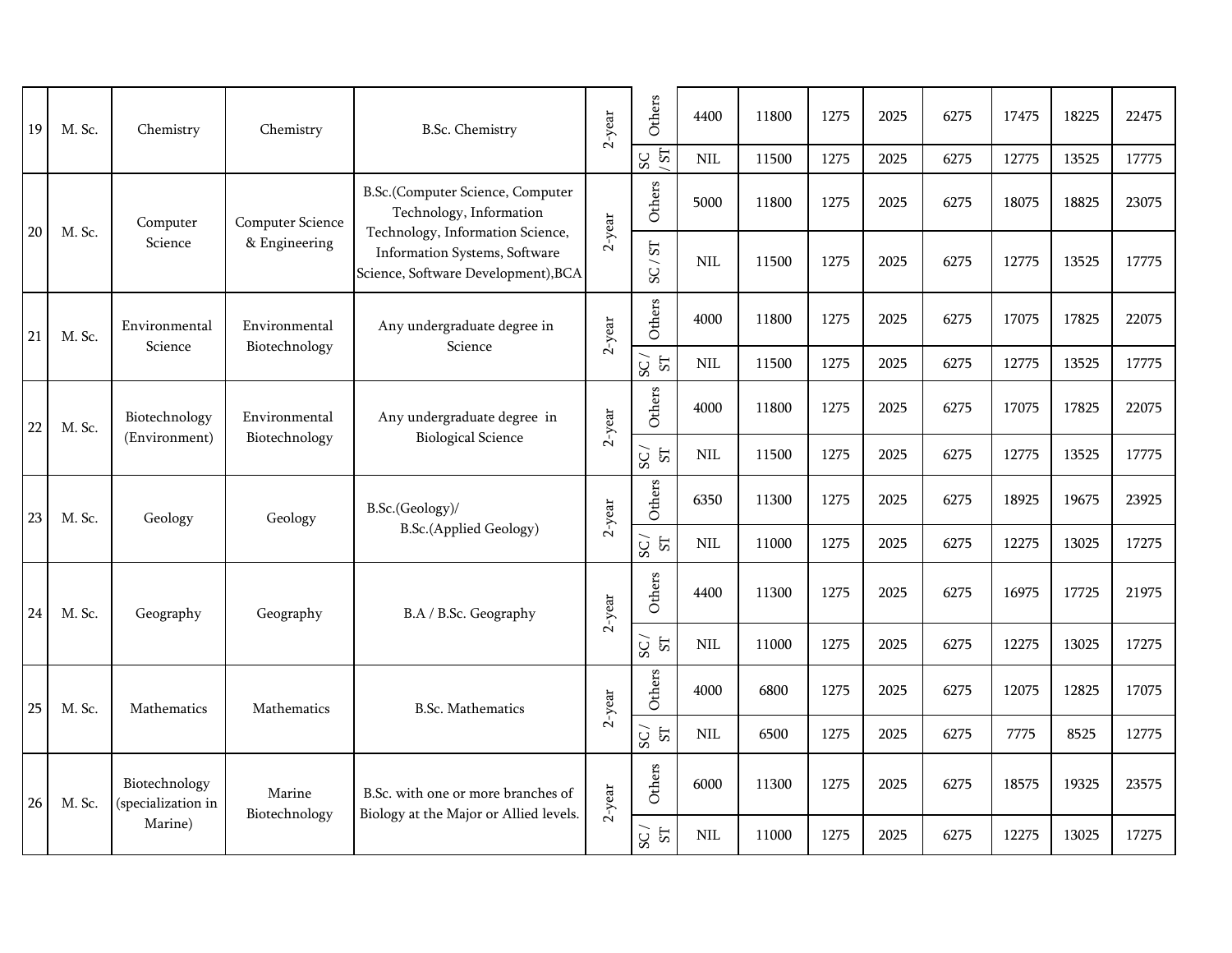| 27 | M. Sc. | Marine Science             | Marine Science          | Any Bachelor's Degree in Science                                                                                                                                                                           | $2$ -year | Others                                | 4000       | 11300 | 1275 | 2025 | 6275 | 16575 | 17325 | 21575 |
|----|--------|----------------------------|-------------------------|------------------------------------------------------------------------------------------------------------------------------------------------------------------------------------------------------------|-----------|---------------------------------------|------------|-------|------|------|------|-------|-------|-------|
|    |        |                            |                         |                                                                                                                                                                                                            |           | S <sub>T</sub><br>SC                  | <b>NIL</b> | 11000 | 1275 | 2025 | 6275 | 12275 | 13025 | 17275 |
| 28 | M. Sc. | <b>Medical Physics</b>     | Medical Physics         | B.Sc. Physics in first class with                                                                                                                                                                          | $2$ -year | Others                                | 9075       | 13050 | 1275 | 2025 | 6275 | 23400 | 24150 | 28400 |
|    |        |                            |                         | ancillary in Mathematics                                                                                                                                                                                   |           | S <sub>T</sub><br>SC                  | <b>NIL</b> | 12750 | 1275 | 2025 | 6275 | 14025 | 14775 | 19025 |
| 29 | M. Sc. | Microbiology               | Microbiology            | B.Sc., with one or more branches of<br>Biology at the Major or Allied levels.                                                                                                                              | $2$ -year | Others                                | 10450      | 11800 | 1275 | 2025 | 6275 | 23525 | 24275 | 28525 |
|    |        |                            |                         |                                                                                                                                                                                                            |           | SC/<br>S <sub>T</sub>                 | $\rm NIL$  | 11500 | 1275 | 2025 | 6275 | 12775 | 13525 | 17775 |
| 30 | M. Sc. | Physics                    | Physics                 | B.Sc. Physics with Mathematics as                                                                                                                                                                          | $2$ -year | Others                                | 4400       | 11300 | 1275 | 2025 | 6275 | 16975 | 17725 | 21975 |
|    |        |                            |                         | one of the allied courses                                                                                                                                                                                  |           | SC/<br>S <sub>T</sub>                 | $\rm NIL$  | 11000 | 1275 | 2025 | 6275 | 12275 | 13025 | 17275 |
|    |        |                            |                         | B.Sc. Statistics / B.Sc. Mathematics /<br>B.Sc. Computer Science (Statistics /<br>Mathematics as at least one of the                                                                                       |           | Others                                | 4000       | 10550 | 1275 | 2025 | 6275 | 15825 | 16575 | 20825 |
| 31 | M. Sc. | <b>Statistics</b>          | <b>Statistics</b>       | course) / Bachelor of Computer<br>Applications (Statistics /<br>Mathematics as at least one of the<br>course)/ B.Sc. Actuarial<br>Mathematical Science (Mathematics<br>/ Statistics as one of the subject) | $2$ -year | SC/ST                                 | <b>NIL</b> | 10250 | 1275 | 2025 | 6275 | 11525 | 12275 | 16525 |
|    |        | Environmental<br>Science & | Environmental           |                                                                                                                                                                                                            |           | Others                                | 4400       | 11800 | 1275 | 2025 | 6275 | 17475 | 18225 | 22475 |
| 32 | M. Sc. | Sustainable<br>Management  | Science &<br>Management | B.Sc. / B.E / B.Tech                                                                                                                                                                                       | $2$ -year | $\overline{\rm s}$<br>$\overline{SC}$ | <b>NIL</b> | 11500 | 1275 | 2025 | 6275 | 12775 | 13525 | 17775 |
| 33 | M. Sc. | Zoology                    | Animal Science          | B.Sc. Zoology / Animal Science /<br>Biotechnology / Biochemistry /                                                                                                                                         | $2$ -year | Others                                | 4400       | 11800 | 1275 | 2025 | 6275 | 17475 | 18225 | 22475 |
|    |        |                            |                         | Fisheries Science / Veterinary<br>Science.                                                                                                                                                                 |           | <b>LS</b><br>$\overline{S}$           | <b>NIL</b> | 11500 | 1275 | 2025 | 6275 | 12775 | 13525 | 17775 |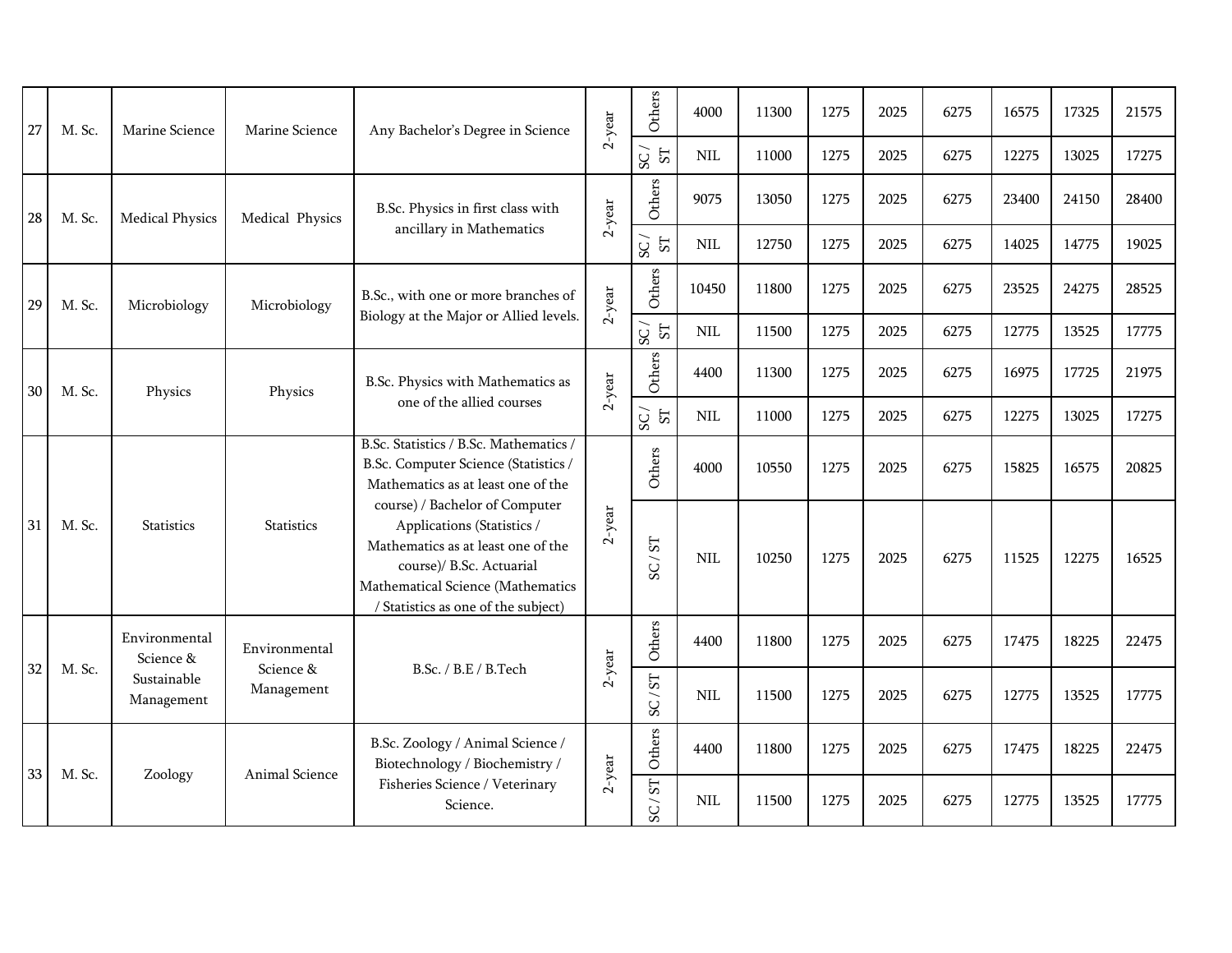| 34 | M. Ed         | Education                                       | Educational                               | B. Ed. (As per NCTE Norms)                                                                                                                                                                                                        | $2$ -year | Others                         | 3700       | 7800  | 1275 | 2025 | 6275 | 12775              | 13525              | 17775              |
|----|---------------|-------------------------------------------------|-------------------------------------------|-----------------------------------------------------------------------------------------------------------------------------------------------------------------------------------------------------------------------------------|-----------|--------------------------------|------------|-------|------|------|------|--------------------|--------------------|--------------------|
|    |               |                                                 | Technology                                |                                                                                                                                                                                                                                   |           | TS/2S                          | <b>NIL</b> | 7500  | 1275 | 2025 | 6275 | 8775               | 9525               | 13775              |
|    |               |                                                 |                                           |                                                                                                                                                                                                                                   |           | Others                         | 4000       | 4800  | 1275 | 2025 | 6275 | 15575              | 16325              | 20575              |
|    | 35 M.P.Ed**   | Physical                                        | Physical Education                        | Bachelor of Physical Education                                                                                                                                                                                                    | $2$ -year |                                |            |       |      |      |      | $(10075 +$<br>5000 | $(10825 +$<br>5000 | $(15075 +$<br>5000 |
|    |               | Education                                       | and Yoga                                  | (B.P.Ed) (or) Equivalent                                                                                                                                                                                                          |           | $\boldsymbol{\Sigma}$          | <b>NIL</b> | 4500  | 1275 | 2025 | 6275 | 11275              | 12025              | 16275              |
|    |               |                                                 |                                           |                                                                                                                                                                                                                                   |           | $\overline{\phantom{0}}$<br>SC |            |       |      |      |      | $(5775 +$<br>5000  | $(6525+$<br>5000   | $(10775 +$<br>5000 |
|    | 36 M. L.I.Sc. | Master of Library<br>and Information<br>Science | Library and<br><b>Information Science</b> | Any Bachelor's Degree (10+2+3) an<br>examination of any other University<br>accepted by the Syndicate as<br>equivalent thereto. in any discipline<br>(B.L.I.Sc. candidate will be admitted<br>into the 2nd year of the Programme) | $2$ -year | Others                         | 3700       | 10550 | 1275 | 2025 | 6275 | 15525              | 16275              | 20525              |
|    |               |                                                 |                                           | Lateral entry - A pass in B.L.I.S.<br>Examination $(10+2+3+1)$ an<br>examination of any other University<br>accepted by the Syndicate as<br>equivalent thereto.                                                                   |           | SC/ST                          | <b>NIL</b> | 10250 | 1275 | 2025 | 6275 | 11525              | 12275              | 16525              |
|    |               |                                                 |                                           | P.G. in Geography / Applied<br>Geography / Geology / Applied<br>Geology / Geoinformatics / Spatial<br>Information Technology /<br>Environmental Sciences /<br>Agriculture / Forestry or B.E. /                                    |           | Others                         | 14685      | 11300 | 1275 | 2025 | 6275 | 27260              | 28010              | 32260              |
|    | 37 M. Tech    | Geoinformatics                                  | Geography                                 | B.Tech. Civil Engineering /<br>Agricultural Engineering /<br>Geoinformatics degree or an<br>examination of other University<br>accepted by the Syndicate of this<br>University as equivalent                                      | $2$ -year | 5<br>$\overline{SC}$           | <b>NIL</b> | 11000 | 1275 | 2025 | 6275 | 12275              | 13025              | 17275              |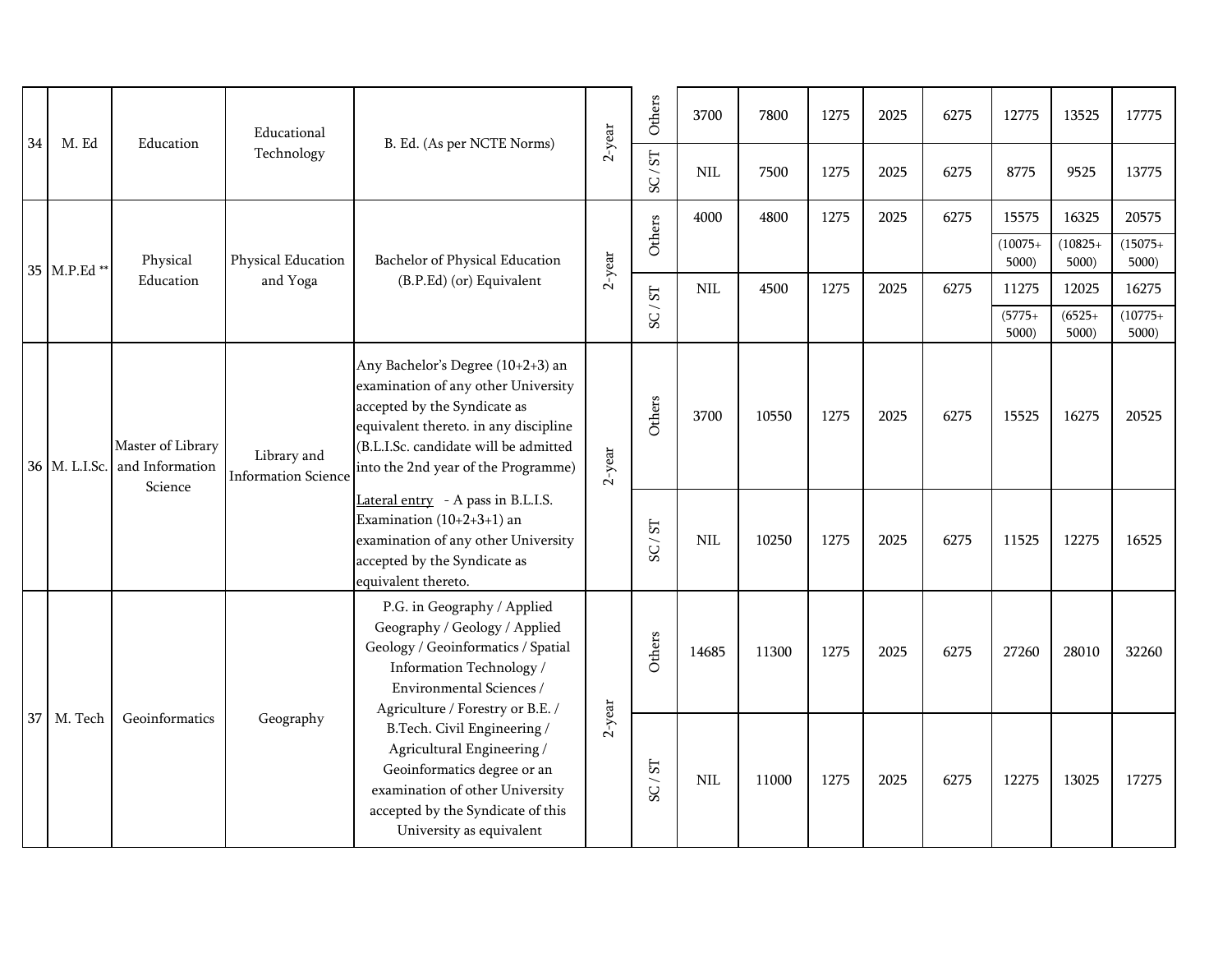| 38 <sup>1</sup> | M.Sc., | Yoga for Human | Physical Education | Anu UG Degree                                                                                    | ear<br>➢ | 뉴<br>€   | 6600       | 4800  | 1275 | 2025 | 6275 | 12675 | 13425 | 17675 |
|-----------------|--------|----------------|--------------------|--------------------------------------------------------------------------------------------------|----------|----------|------------|-------|------|------|------|-------|-------|-------|
|                 |        | Excellence     | and Yoga           |                                                                                                  | $\sim$   | 57<br>SC | <b>NIL</b> | 4500  | 1275 | 2025 | 6275 | 5775  | 6525  | 10775 |
|                 |        |                | Computer Science   | B.Sc.(Computer Science, Computer<br>Technology, Information<br>Technology, Information Science,  | year     | thers    | 10000      | 11800 | 1275 | 2025 | 6275 | 23075 | 23825 | 28075 |
| 39 <sup>1</sup> | M. Sc. | Data Science   | & Engineering      | Information Systems, Software<br>Science, Software Development,<br>Statistics, Mathemetics), BCA | $\sim$   | 55<br>SS | <b>NIL</b> | 11500 | 1275 | 2025 | 6275 | 12775 | 13525 | 17775 |

# 1. I) Tuition Fee – 100 % exemption for boys belonging to SC/ST and Converted Christian therefrom (G.O. MS.No.722 dt.13.10.1977)

II) Tuition Fee 100% exemption for SC/ST Girls Students and converted Christian therefrom (G.O. MS. No. 4 dt.17.01.2002)

III) 100% exemption for all Other Fee for SC/ST Girls Students and converted Christian therefrom for those who are not eligible for Post Metric Scholarship (G.O. MS. No. 4 dt.17.01.2002). (Community Certificate issued by Tamil Nadu Government alone is eligible)

#### 2 Tuition Fee and Special Fee - Fully exempted for all categories of Students with disabilites (on production of Disability certificate)

#### For II to IV Semester/ II to VI Semester fees, Please refer Annexures A & B

Note: The admitted candidates have to complete their respective programmes within the stipulated period (i.e.) 2 years. Those who fail to complete the programme within the **stipulated period, a further a period of 2 years alone is given as extension and the candidate has to complete the programme within the extended period.** 

| "For | M.P.Ed. Sports/Equipment Fees | $Rs.2,500/-(P.S)$ |
|------|-------------------------------|-------------------|
|      | Uniforms/Shoes                | $Rs.3,000/-(O.T)$ |
|      |                               | $Rs.5,500/-(O.T)$ |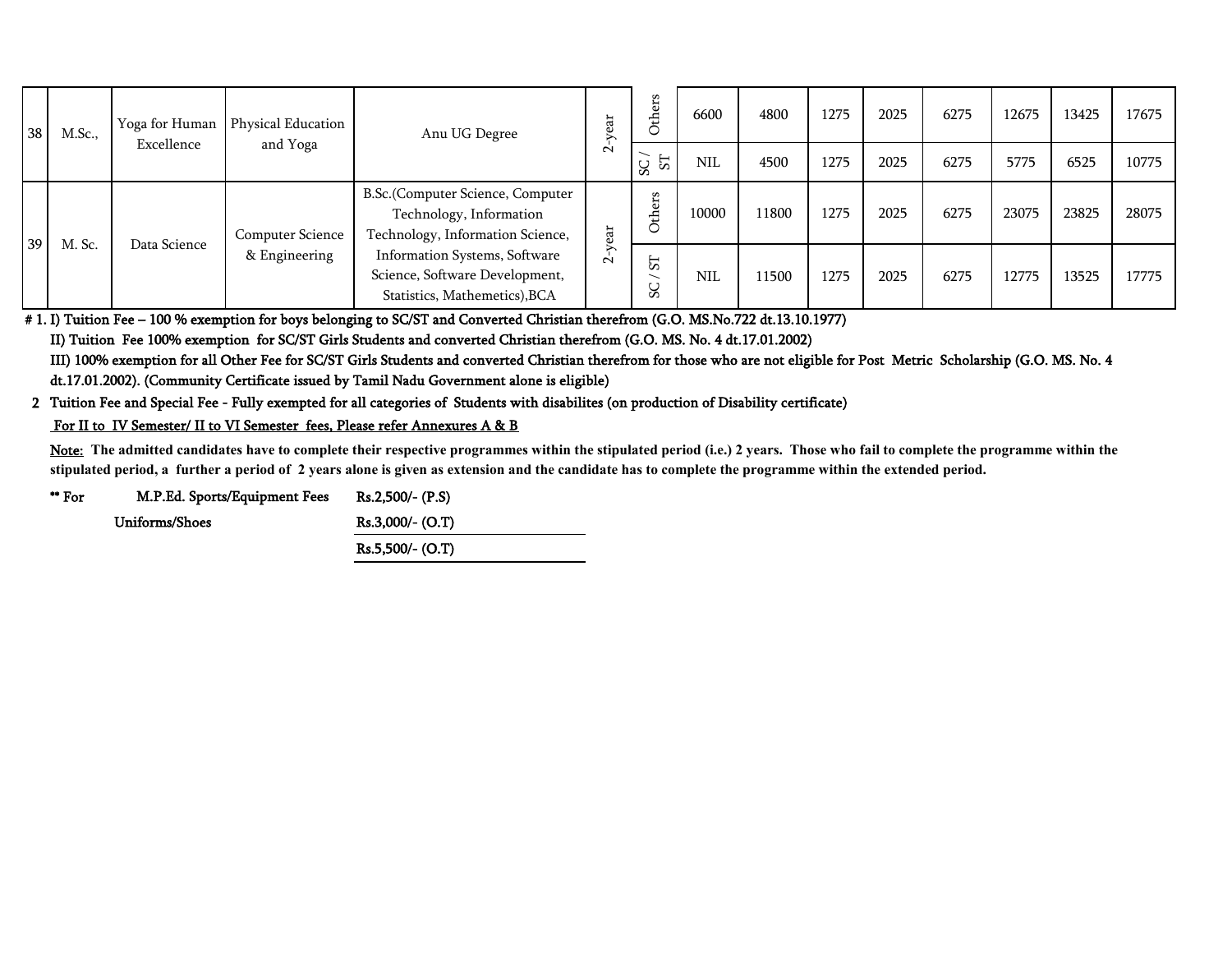|                |                   |                            |                          | POST GRADUATE PROGRAMMES (SIX - YEAR INTEGRATED PROGRAMMES)     |           |                          |                                   |                                               |                                  |                                                          |                                               |                                            |                                                   |                                      |
|----------------|-------------------|----------------------------|--------------------------|-----------------------------------------------------------------|-----------|--------------------------|-----------------------------------|-----------------------------------------------|----------------------------------|----------------------------------------------------------|-----------------------------------------------|--------------------------------------------|---------------------------------------------------|--------------------------------------|
|                |                   |                            |                          |                                                                 |           |                          | Section -                         | Section -<br>Π                                |                                  | Section - III                                            |                                               |                                            | <b>Total Fee in Rupees</b>                        |                                      |
|                |                   |                            |                          |                                                                 |           | $\mathbf{f}$<br>52<br>å, |                                   | Other<br>than<br><b>Tuition</b>               |                                  | Other than Tuition Fee<br>B)                             | (Details Given in Annexure                    |                                            | (I Semester/At the time of<br>admission)          |                                      |
| S.No.          | Programme offered | Subject                    | School/Department/Centre | Eligibility                                                     | Duration  | S<br>Others /            | ester)<br>(Per Sem<br>Tuition Fee | Fee<br>(Details<br>Given in<br>Annexure<br>A) | Tamil Nadu State<br><b>Board</b> | within Tamil Nadu<br><b>Other Boards</b><br>and Srilanka | Universities Out<br>Other Board<br>side India | <b>State</b><br>Tamil Nadu<br><b>Board</b> | within Tamil Nadu<br>and Srilanka<br>Other Boards | Other Universities<br>Out side India |
|                | M.Tech            | Biotechnology              | Biotechnology            | Plus Two or Equivalent with<br>Mathematics, Physics, Chemistry, | 6-year    | Othe<br>SJ               | 18150                             | 11800                                         | 1375                             | 2125                                                     | 6375                                          | 31325                                      | 32075                                             | 36325                                |
|                |                   |                            |                          | Biology (Botany / Zoology)                                      |           | $5\overline{1}$<br>SC    | <b>NIL</b>                        | 11500                                         | 1375                             | 2125                                                     | 6375                                          | 12875                                      | 13625                                             | 17875                                |
| $\overline{2}$ | M.Tech            | *Computer<br>Science &     | Computer Science         | Plus Two or Equivalent with<br>Mathematics, Physics, Chemistry, | $6$ -year | Others                   | 18150                             | 11800                                         | 1375                             | 2125                                                     | 6375                                          | 31325                                      | 32075                                             | 36325                                |
|                |                   | Engineering                | & Engg.                  | Computer Science                                                |           | 5T<br>S                  | <b>NIL</b>                        | 11500                                         | 1375                             | 2125                                                     | 6375                                          | 12875                                      | 13625                                             | 17875                                |
| 3              | M.Tech            | Geological<br>Technology & | <b>Remote Sensing</b>    | Plus Two or Equivalent with<br>Mathematics, Physics, Chemistry, | 6-year    | Others                   | 18150                             | 11300                                         | 1375                             | 2125                                                     | 6375                                          | 30825                                      | 31575                                             | 35825                                |
|                |                   | Geoinformatics             |                          | Biology, Computer Science                                       |           | <b>LS</b><br>SC          | <b>NIL</b>                        | 11000                                         | 1375                             | 2125                                                     | 6375                                          | 12375                                      | 13125                                             | 17375                                |

\* B.E & B.Tech. (C.S,CSE,IT) Candidates can be admitted into Fifth year of M.Tech.(Computer Science & Engineering)

# 1. I) Tuition Fee – 100 % exemption for boys belonging to SC/ST and Converted Christian therefrom (G.O. MS.No.722 dt.13.10.1977)

II) Tuition Fee 100% exemption for SC/ST Girls Students and converted Christian therefrom (G.O. MS. No. 4 dt.17.01.2002)

III) 100% exemption for all Other Fee for SC/ST Girls Students and converted Christian therefrom for those who are not eligible for Post Metric Scholarship (G.O. MS. No. 4 dt.17.01.2002). (Community Certificate issued by Tamil Nadu Government alone is eligible)

2 Tuition Fee and Special Fee - Fully exempted for all categories of Students with disabilites (on production of Disability certificate)

For II to XII Semester fees, Please refer Annexures A & B

Note: The Candidates are informed to complete their programmes within the normal or minimum span period. Further take notice that only 2 years period alone granted for the extension to complete their programmes(N+2Years)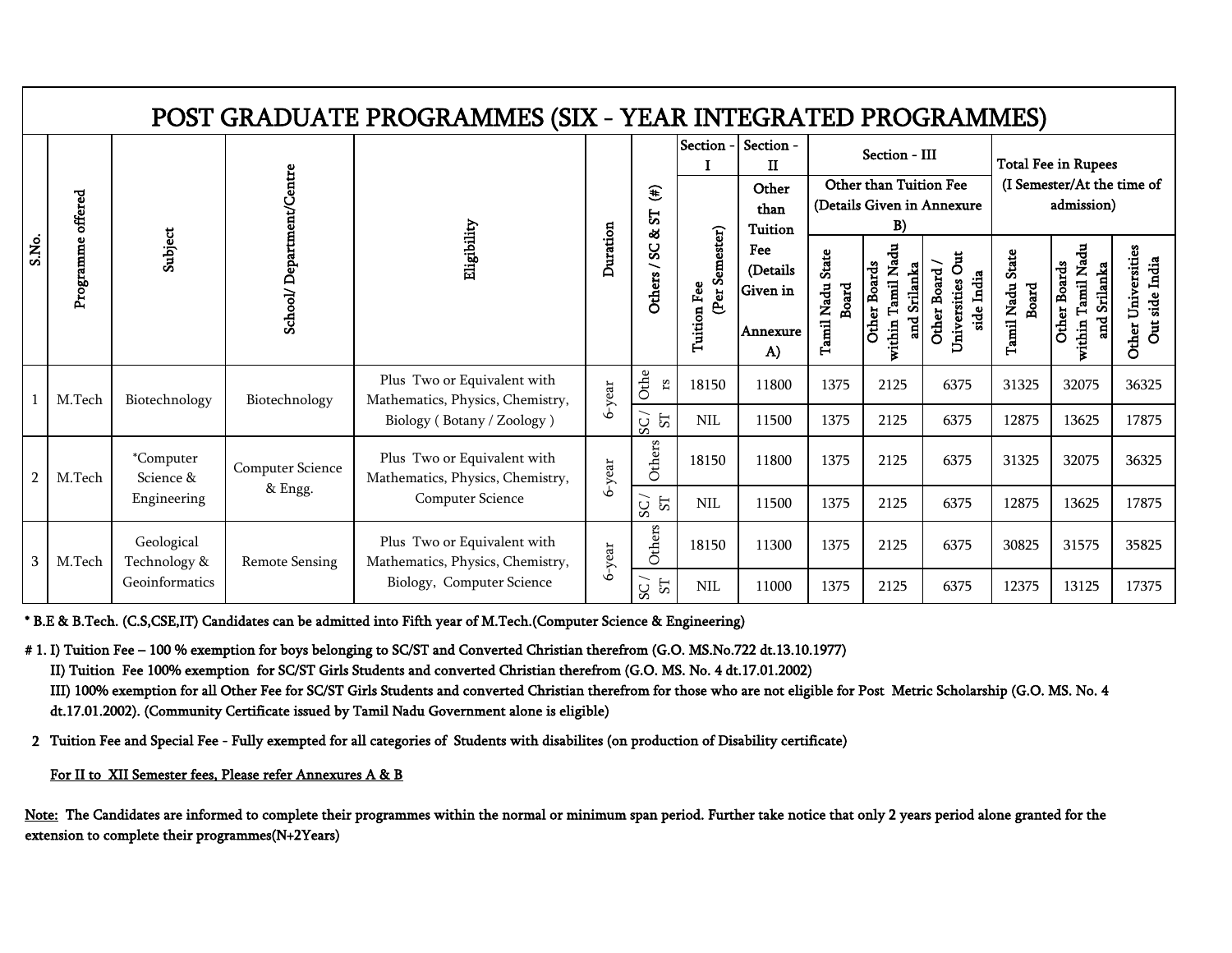|              |                            |                |                          | POST GRADUATE PROGRAMMES (FIVE - YEAR INTEGRATED)                               |          |                                       |                                      |                                                          |                        |                                                   |                                               |                        |                                                                        |                                      |
|--------------|----------------------------|----------------|--------------------------|---------------------------------------------------------------------------------|----------|---------------------------------------|--------------------------------------|----------------------------------------------------------|------------------------|---------------------------------------------------|-----------------------------------------------|------------------------|------------------------------------------------------------------------|--------------------------------------|
|              |                            |                |                          |                                                                                 |          | $\mathbf{f}$<br>57                    |                                      | Section - Section -<br>$\mathbf{I}$<br>Other<br>than     |                        | Section - III<br>Other than Tuition Fee<br>B)     | (Details Given in Annexure                    |                        | <b>Total Fee in Rupees</b><br>(I Semester/At the time of<br>admission) |                                      |
|              | Programme offered<br>S.No. | Subject        | School/Department/Centre | Eligibility                                                                     | Duration | å,<br>Others / SC                     | (Per Semester)<br><b>Tuition Fee</b> | Tuition<br>Fee<br>(Details<br>Given in<br>Annexure<br>A) | Tamil Nadu State Board | Other Boards within<br>Tamil Nadu and<br>Srilanka | Universities Out side<br>Other Board<br>India | Tamil Nadu State Board | Other Boards within<br>Tamil Nadu and<br>Srilanka                      | Other Universities Out<br>side India |
| $\mathbf{1}$ | M.A.                       | History        | History                  | Plus Two or Equivalent                                                          | 5-year   | Others                                | 2250                                 | 4800                                                     | 1375                   | 2125                                              | 6375                                          | 8425                   | 9175                                                                   | 13425                                |
|              |                            |                |                          |                                                                                 |          | $\overline{\rm S}$<br>$\overline{SC}$ | <b>NIL</b>                           | 4500                                                     | 1375                   | 2125                                              | 6375                                          | 5875                   | 6625                                                                   | 10875                                |
|              | $\sqrt{2}$<br>M.A.         | Sociology      | Sociology                | Plus Two or Equivalent                                                          | 5-year   | Others                                | 5000                                 | 4500                                                     | 1375                   | 2125                                              | 6375                                          | 10875                  | 11625                                                                  | 15875                                |
|              |                            |                |                          |                                                                                 |          | $\boldsymbol{\Sigma}$<br>SC/          | <b>NIL</b>                           | 4500                                                     | 1375                   | 2125                                              | 6375                                          | 5875                   | 6625                                                                   | 10875                                |
|              |                            |                |                          | Plus two or equivalent with                                                     |          | Others                                | 9500                                 | 11800                                                    | 1375                   | 2125                                              | 6375                                          | 22675                  | 23425                                                                  | 27675                                |
|              | 3<br>M.Sc.                 | Bioinformatics | Bioinformatics           | Mathematics, Physics, Chemistry,<br>Computer Science / Biology                  | 5-year   | $\overline{\rm S}$<br>$\overline{SC}$ | <b>NIL</b>                           | 11500                                                    | 1375                   | 2125                                              | 6375                                          | 12875                  | 13625                                                                  | 17875                                |
|              |                            | *Bio-Medical   |                          | 10+2 in Science Group with Biology<br>as one of the subject from recognized     |          | Others                                | 10450                                | 11800                                                    | 1375                   | 2125                                              | 6375                                          | 23625                  | 24375                                                                  | 28625                                |
|              | M.Sc.<br>$\overline{4}$    | Science        | Bio-Medical Science      | school with minimum pass grade or<br>equivalent and as per Government<br>norms. | 5-year   | ${\rm S} {\rm T}$<br>SC/              | <b>NIL</b>                           | 11500                                                    | 1375                   | 2125                                              | 6375                                          | 12875                  | 13625                                                                  | 17875                                |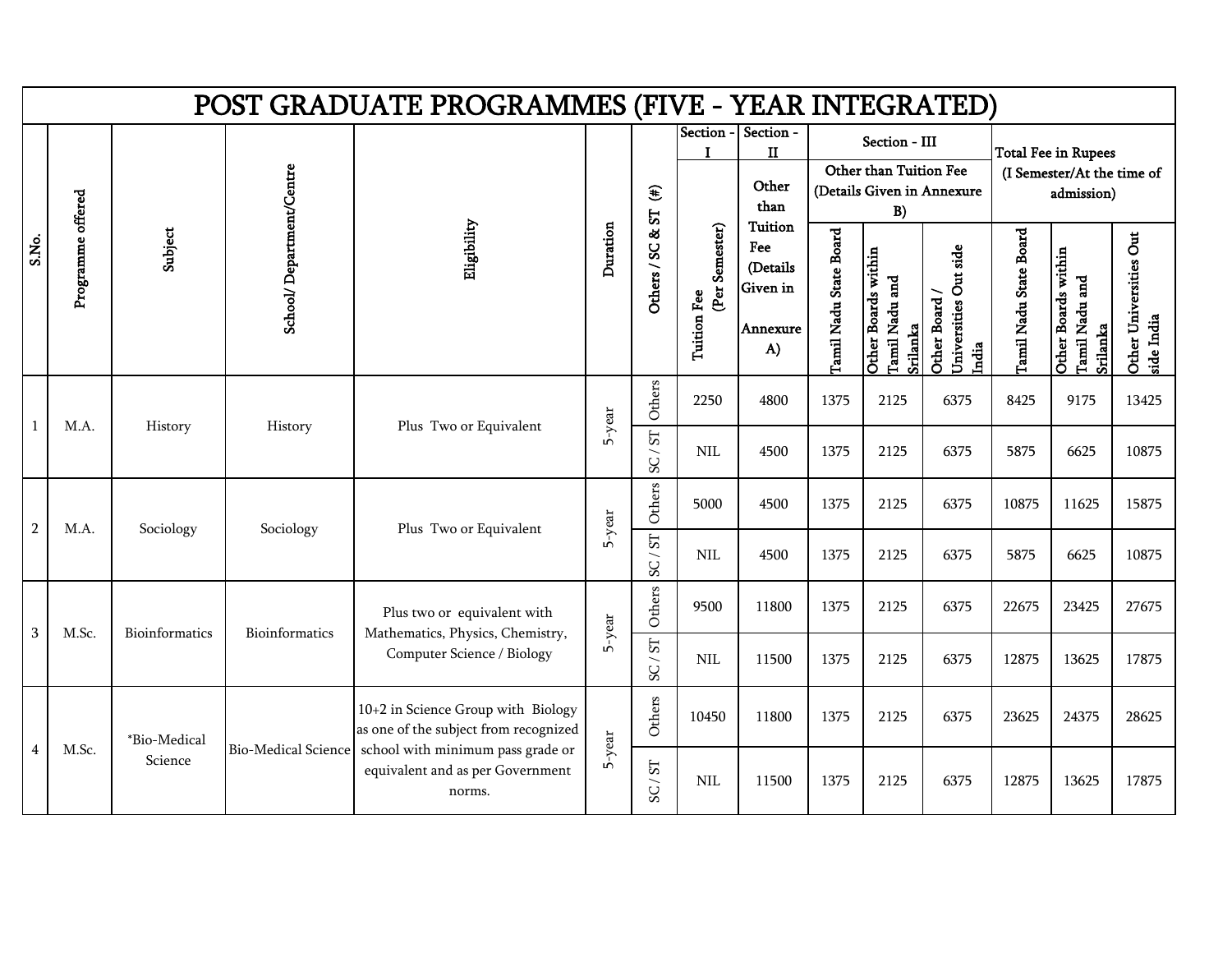|   | M.Sc. |               | Geography      | (Any<br>Plus Two or Equivalent                                             | ear             | Others                   | 4200       | 11300 | 1375 | 2125 | 6375 | 16875 | 17625 | 21875 |
|---|-------|---------------|----------------|----------------------------------------------------------------------------|-----------------|--------------------------|------------|-------|------|------|------|-------|-------|-------|
|   |       | *Geography    |                | Group)                                                                     | ∽<br>۱Ò         | $\overline{\rm S}$<br>SC | <b>NIL</b> | 11000 | 1375 | 2125 | 6375 | 12375 | 13125 | 17375 |
|   |       |               | School of Life | Plus Two or Pre-degree of the State<br>Board / 12th Standard of CBSE, with | ear             | thers<br>Ò               | 4000       | 11800 | 1375 | 2125 | 6375 | 17175 | 17925 | 22175 |
| 6 | M.Sc. | Life Sciences | Sciences       | Biology/Botany & Zoology, Physics<br>and Chemistry as the subjects         | ⋋<br>$\sqrt{ }$ | $\overline{\rm S}$<br>SC | <b>NIL</b> | 11500 | 1375 | 2125 | 6375 | 12875 | 13625 | 17875 |

# 1. I) Tuition Fee – 100 % exemption for boys belonging to SC/ST and Converted Christian therefrom (G.O. MS.No.722 dt.13.10.1977) II) Tuition Fee 100% exemption for SC/ST Girls Students and converted Christian therefrom (G.O. MS. No. 4 dt.17.01.2002) III) 100% exemption for all Other Fee for SC/ST Girls Students and converted Christian therefrom for those who are not eligible for Post Metric Scholarship (G.O. MS. No. 4 dt.17.01.2002). (Community Certificate issued by Tamil Nadu Government alone is eligible)

2 Tuition Fee and Special Fee - Fully exempted for all categories of Students with disabilites (on production of Disability certificate)

#### For II to X Semester fees, Please refer Annexures A & B

\* provision to exit after Completion of three years, Degree will be awarded as B.Sc Degree in Five Year Integrated Course

Note: The admitted candidates have to complete their respective programmes within the stipulated period (i.e.) 2 years. Those who fail to complete the programme within the stipulated period, a further a period of 2 years alone is given as extension and the candidate has to complete the programme within the extended period.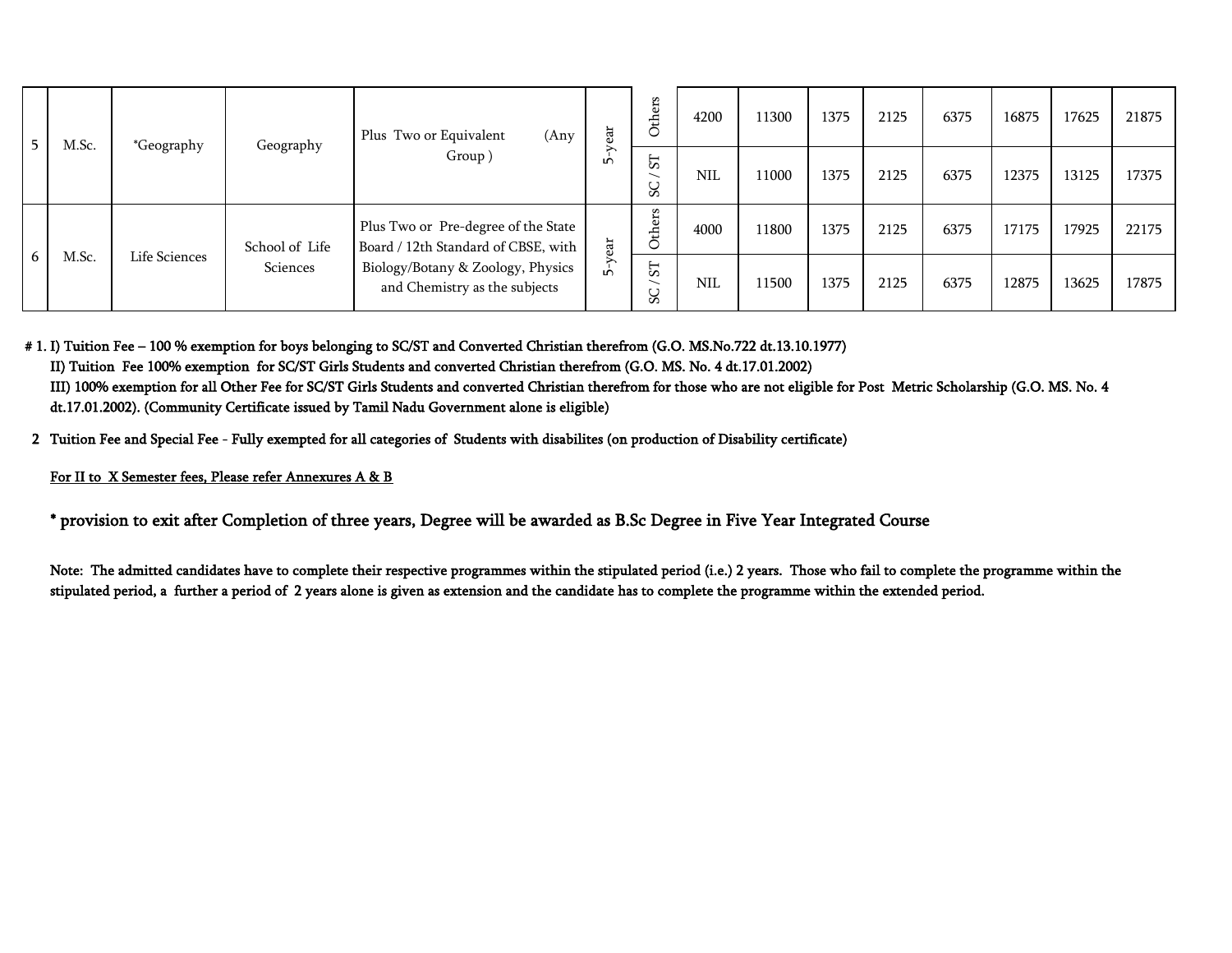|                |                                               |                                                                    |                                            | UNDER GRADUATE PROGRAMME                                                                                                                                                                                |                  |                                |                                   |                                                                 |                             |                                                |                                                                               |                                        |                                                                        |                                        |
|----------------|-----------------------------------------------|--------------------------------------------------------------------|--------------------------------------------|---------------------------------------------------------------------------------------------------------------------------------------------------------------------------------------------------------|------------------|--------------------------------|-----------------------------------|-----------------------------------------------------------------|-----------------------------|------------------------------------------------|-------------------------------------------------------------------------------|----------------------------------------|------------------------------------------------------------------------|----------------------------------------|
|                |                                               |                                                                    |                                            |                                                                                                                                                                                                         |                  | $(\textcolor{blue}{\#})$<br>52 | Section -                         | Section -<br>ш<br>Other<br>than                                 |                             | Section - III<br>Given in Annexure B)          | Other than Tuition Fee (Details                                               |                                        | <b>Total Fee in Rupees</b><br>(I Semester/At the time of<br>admission) |                                        |
| S.No.          | Programme offered                             | Subject                                                            | School/Department/Centre                   | Eligibility                                                                                                                                                                                             | Duration         | න්<br>S<br>Others /            | ester)<br>(Per Sei<br>Tuition Fee | <b>Tuition</b><br>Fee<br>(Details<br>Given in<br>Annexure<br>A) | University<br>Bharathidasan | (within India<br>Other Universiti<br>Srilanka) | Other Universities<br>Out side India                                          | University<br>Bharathidasan            | Other Universities<br>(within India<br>Srilanka)                       | Other Universities<br>Out side India   |
|                | B.P.Ed.                                       | Physical<br>Education                                              | Physical Education<br>and Yoga             | Any Degree (or) BPE (or) B.Sc (PE) of<br>three year duration, having represented<br>State / University /school/college/<br>District in any Sports and Games.<br>Admission shall be made on the basis of | $2$ -Year        | Others<br>$\overline{\rm S}$   | 6900<br><b>NIL</b>                | 4800<br>4500                                                    | 1275<br>1275                | 2025<br>2025                                   | 6275<br>6275                                                                  | 22475<br>$(12975+$<br>9500**)<br>15275 | 23225<br>$(13725+$<br>9500**)<br>16025                                 | 27475<br>$(17975+$<br>9500**)<br>20275 |
|                |                                               |                                                                    |                                            | marks obtained in the Proficiency test,<br>Physical Fitness Test and marks obtained<br>in the qualifying examination.                                                                                   |                  | $\overline{\phantom{0}}$<br>SC |                                   |                                                                 |                             |                                                |                                                                               | $(5775 +$<br>9500**)                   | $(6525 +$<br>$9500**$                                                  | $(10775+9)$<br>$500**$                 |
| $\overline{2}$ | <b>BCA</b><br>(Special<br>Bachelor<br>Degree) | Computer<br>Application for<br>Speech and<br>Hearing<br>impairment | Centre for<br>Differently Abled<br>Persons | Plus two or equivalent                                                                                                                                                                                  | Year<br>$\infty$ |                                | Exempted                          |                                                                 |                             |                                                | Fees for BCA(Special Bachelor Degree) at the time for admission<br>Rs.3,000/- |                                        |                                                                        |                                        |
| 3              | <b>B.Sc.,</b>                                 | Yoga for Human<br>Excellence                                       | Physical Education<br>and Yoga             | Passed 12 standard / HSC/ 10+2 (or)<br>equivalent level of examination)<br>from any recognized Board                                                                                                    | $2$ -Year        | Others<br>£,                   | 4400<br><b>NIL</b>                | 3200                                                            | 3200                        | 3500                                           | 4000                                                                          |                                        |                                                                        |                                        |

# 1. I) Tuition Fee – 100 % exemption for boys belonging to SC/ST and Converted Christian therefrom (G.O. MS.No.722 dt.13.10.1977)

II) Tuition Fee 100% exemption for SC/ST Girls Students and converted Christian therefrom (G.O. MS. No. 4 dt.17.01.2002)

III) 100% exemption for all Other Fee for SC/ST Girls Students and converted Christian therefrom for those who are not eligible for Post Metric Scholarship (G.O. MS. No. 4

dt.17.01.2002) (Community Certificate issued by Tamil Nadu Government alone is eligible)

2 Tuition Fee and Special Fee - Fully exempted for all categories of Students with disabilites (on production of Disability certificate)

For II to X Semester fees, Please refer Annexures A & B

| ** For | B.P.Ed. Sports/Equipment Fees   | $Rs.2,500/-(P.S)$  |  |
|--------|---------------------------------|--------------------|--|
|        | Uniforms/Shoes                  | Rs.3,000/- (O.T)   |  |
|        | <b>Ground Maintenace Fees</b>   | $Rs.1,000/-(O.T)$  |  |
|        | <b>Leadership Training Camp</b> | $Rs.2,000/-(O.T)$  |  |
|        | Educational Tour/field visit    | $Rs. 1,000/-(O.T)$ |  |

TOTAL Rs.9,500/-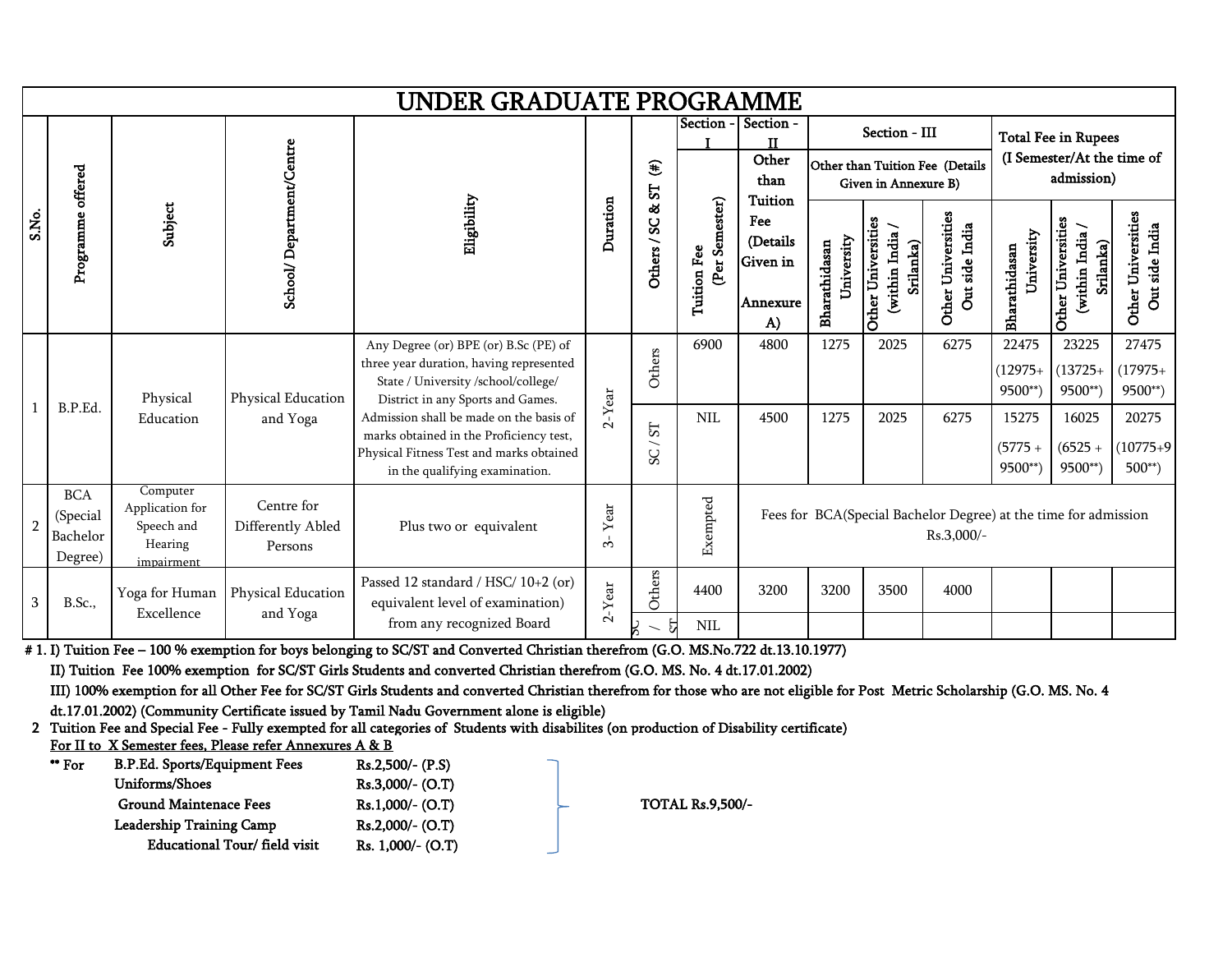# DDU - KAUSHAL Kendra

|                |                   |                                                             |                                |                                                                        |          |                                           | <b>Section</b>       | Section -<br>$\mathbf{I}$                                 |                    | Section - III                      |                                                  |                    | <b>Total Fee in Rupees</b>               |                                                  |
|----------------|-------------------|-------------------------------------------------------------|--------------------------------|------------------------------------------------------------------------|----------|-------------------------------------------|----------------------|-----------------------------------------------------------|--------------------|------------------------------------|--------------------------------------------------|--------------------|------------------------------------------|--------------------------------------------------|
|                |                   |                                                             |                                |                                                                        |          |                                           |                      | Other                                                     |                    | Other than Tuition Fee             | (Details Given in Annexure                       |                    | (I Semester/At the time of<br>admission) |                                                  |
|                |                   |                                                             |                                |                                                                        |          | 55<br>92                                  | $\ddot{}$            | than                                                      |                    | B)                                 |                                                  |                    |                                          |                                                  |
| S.No.          | Programme offered | Subject                                                     | School/Departemnt/Centre       | Eligibility                                                            | Duration | ပ္တ<br>$\overline{\phantom{0}}$<br>Others | (P.S)<br>Tuition Fee | Tuition<br>Fee<br>(Details)<br>Given in<br>Annexure<br>A) | <b>State Board</b> | Other Board (within<br>Tamil Nadu) | (Out Side India)<br>Other Board/<br>Universities | <b>State Board</b> | Other Board (within<br>Tamil Nadu)       | (Out Side India)<br>Other Board/<br>Universities |
|                | B.Voc.            | Automobile<br>Technology                                    | <b>DDU - KAUSHAL</b><br>Kendra | Passed 12 standard/HSC/10+2(or<br>equvalent level of examination)from  | 3-year   | Others                                    | 3000                 | 9800                                                      | 1325               | 1825                               | 6075                                             | 14125              | 14625                                    | 18875                                            |
|                |                   |                                                             |                                | any recognized Board                                                   |          | 57<br>SC                                  | <b>NIL</b>           | 9500                                                      | 1325               | 1825                               | 6075                                             | 10825              | 11325                                    | 15575                                            |
| $\overline{2}$ | B.Voc.            | Logistics &<br>Supply Chain                                 | <b>DDU - KAUSHAL</b>           | Passed 12 standared/HSC/10+2(or<br>equvalent level of examination)from | 3-year   | Others                                    | 3000                 | 9800                                                      | 1325               | 1825                               | 6075                                             | 14125              | 14625                                    | 18875                                            |
|                |                   | Management                                                  | Kendra                         | any recognized Board                                                   |          | ${\rm S} {\rm T}$<br>SC                   | $\rm NIL$            | 9500                                                      | 1325               | 1825                               | 6075                                             | 10825              | 11325                                    | 15575                                            |
|                | B.Voc.            | <b>Trouble Shooting</b><br>& Maintenance of<br>Electrical & | <b>DDU - KAUSHAL</b>           | Passed 12 standared/HSC/10+2(or<br>equvalent level of examination)from | 3-year   | Others                                    | 3000                 | 9800                                                      | 1325               | 1825                               | 6075                                             | 14125              | 14625                                    | 18875                                            |
| 3              |                   | Electronic<br>Equipments                                    | Kendra                         | any recognized Board                                                   |          | 5T<br>SC                                  | <b>NIL</b>           | 9500                                                      | 1325               | 1825                               | 6075                                             | 10825              | 11325                                    | 15575                                            |
| $\overline{4}$ | B.Voc.            | Immersive<br>Technology                                     | <b>DDU - KAUSHAL</b><br>Kendra | Passed 12 standared/HSC/10+2(or<br>equvalent level of examination)from | 3-year   | Others                                    | 2000                 |                                                           |                    | For details contact the centre     |                                                  |                    | 49000                                    |                                                  |
|                |                   | (Industrial)<br>Collaborative                               |                                | any recognized Board                                                   |          | ${\mathbb S}$<br>SC                       | $\rm NIL$            |                                                           |                    |                                    |                                                  |                    | 47000                                    |                                                  |

# 1. Tuition Fee – 100 % exemption belonging to SC/ST and Converted Christian therefrom (G.O. MS.No.722 dt.13.10.1977), (Community Certificate issued by Tamil Nadu Government alone is eligible)

2 Tuition Fee and Special Fee - Fully exempted for all categories of Students with disabilites (on production of Disability certificate)

For II to IV Semester/ II to VI Semester fees, Please refer Annexures A & B

Note: The admitted candidates have to complete their respective programmes within the stipulated period (i.e.) 3 years. Those who fails to complete the programme within the stipulated period, a further a period of 2 years alone given as extension and the candidate has to complete the programme within the extended period. For Applications & Other details visit www.iecd.in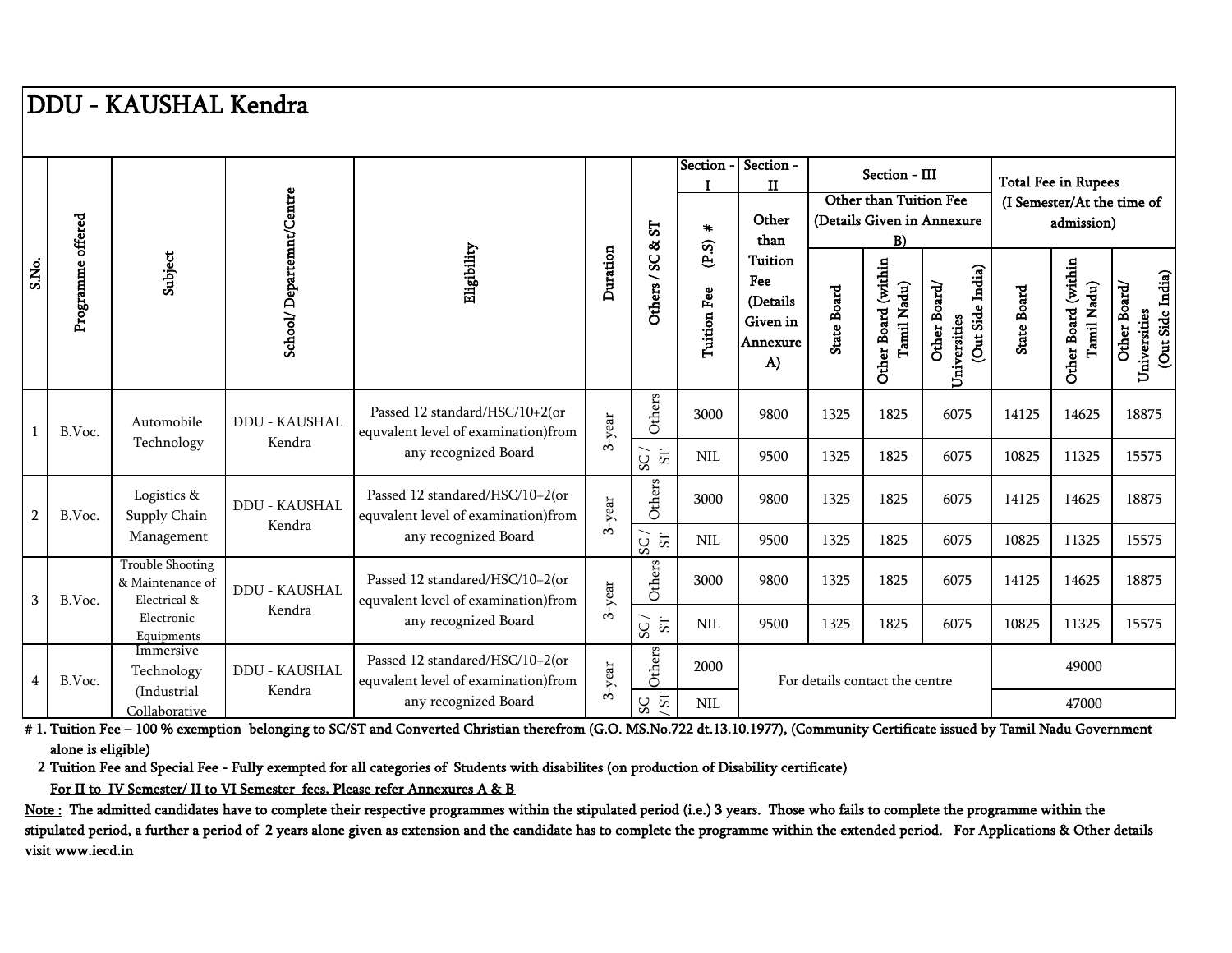|                |                                   |                                                                  |                            | P.G. Diploma Programme                                         |          |      |             |                                                                 |                             |                                                   |                                      |                             |                                                   |                                      |
|----------------|-----------------------------------|------------------------------------------------------------------|----------------------------|----------------------------------------------------------------|----------|------|-------------|-----------------------------------------------------------------|-----------------------------|---------------------------------------------------|--------------------------------------|-----------------------------|---------------------------------------------------|--------------------------------------|
|                |                                   |                                                                  |                            |                                                                |          |      | Section -I  | SectionII<br>Other<br>than                                      |                             | Section - III<br>Other than Tuition Fee<br>B)     | (Details Given in Annexure           |                             | <b>Total Fee in Rupees</b>                        |                                      |
| S.No.          | Programme offered                 | Subject                                                          | School/Department / Centre | Eligibility                                                    | Duration |      | Tuition Fee | <b>Tuition</b><br>Fee<br>(Details<br>Given in<br>Annexure<br>A) | University<br>Bharathidasan | Other Universities<br>(within India/<br>Srilanka) | Other Universities<br>Out side India | University<br>Bharathidasan | Other Universities<br>(within India/<br>Srilanka) | Other Universities<br>Out side India |
| $\mathbf{1}$   | $\mathbf{P}\mathbf{G}$<br>Diploma | E-Learning<br>(Part-Time)                                        | Educational<br>Technology  | Any degree                                                     | 1 year   | 6000 | p.a         | 4800                                                            | 1275                        | 2025                                              | 6275                                 | 12075                       | 12825                                             | 17075                                |
| $\sqrt{2}$     | PG<br>Diploma                     | Yoga<br>(Part-Time)                                              | Physical Education         | Any degree                                                     | 1 year   | 3600 | p.a         | 4800                                                            | 1275                        | 2025                                              | 6275                                 | 9675                        | 10425                                             | 14675                                |
| $\overline{3}$ | PG<br>Diploma                     | Fitness<br>Management<br>(Part-Time)                             | Physical Education         | Any degree                                                     | 1 year   | 3600 | p.a         | 4800                                                            | 1275                        | 2025                                              | 6275                                 | 9675                        | 10425                                             | 14675                                |
| $\overline{4}$ | PG<br>Diploma                     | Life Skills and<br>Management<br>(Full/Part-Time)                | Women's Studies            | Any degree<br>(Students currently doing PG can<br>also enroll) | 1 year   | 1800 | p.a         | 4800                                                            | 1275                        | 2025                                              | 6275                                 | 7875                        | 8625                                              | 12875                                |
| 5              | PG<br>Diploma                     | Micro and Small<br>Enterprise<br>Development<br>(Full/Part-Time) | Women's Studies            | Any degree<br>(Students currently doing PG can<br>also enroll) | 1 year   | 1800 | p.a         | 4800                                                            | 1275                        | 2025                                              | 6275                                 | 7875                        | 8625                                              | 12875                                |
| 6              | PG<br>Diploma                     | பாரதிதாசன்<br>படைப்புகள்<br>(பகுதி நேரம்)                        | Bharathidasan<br>Studies   | Any degree with Part-I (Tamil)                                 | 1 year   | 4800 | p.a         | 4800                                                            | 1275                        | 2025                                              | 6275                                 | 10875                       | 11625                                             | 15875                                |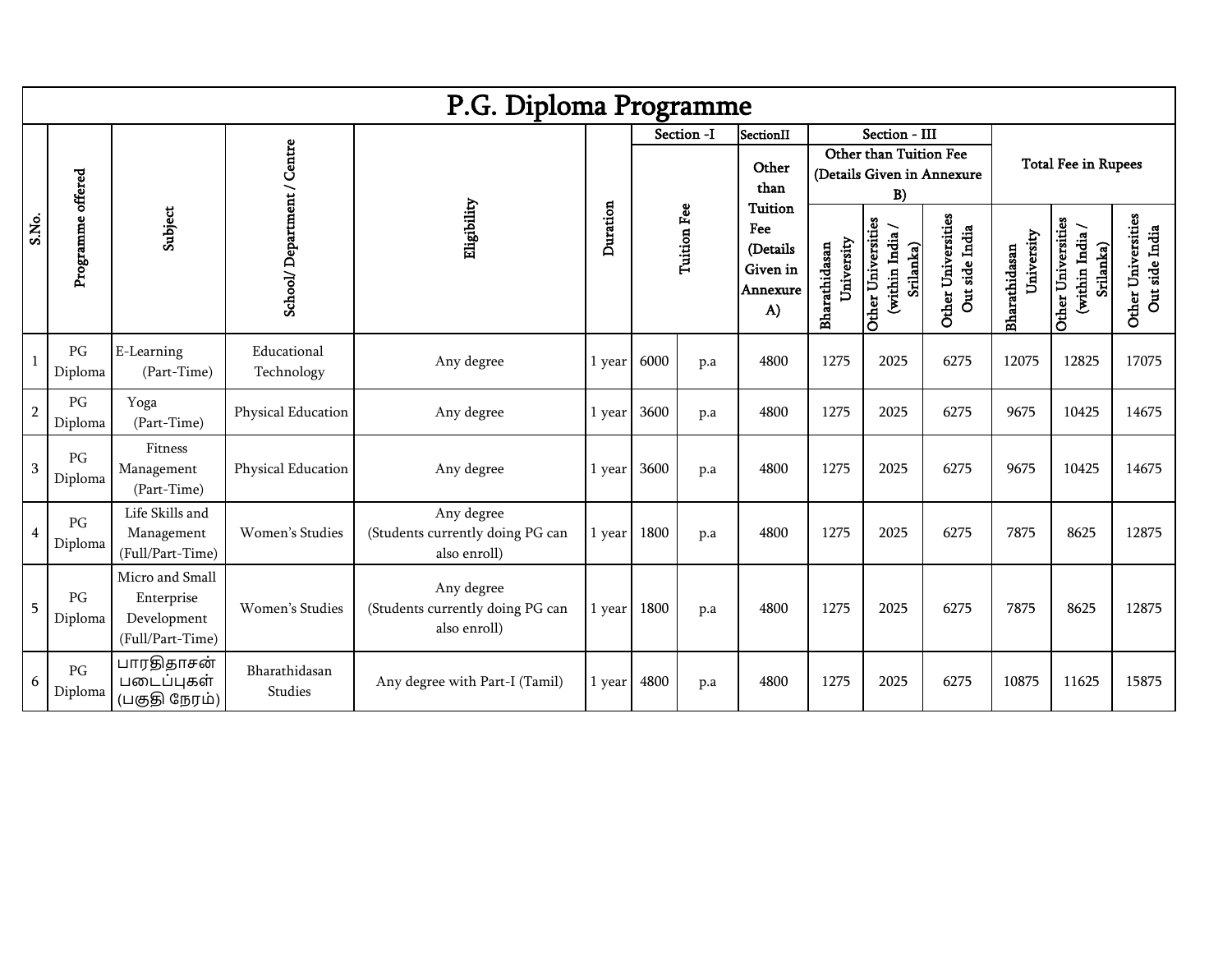| $\overline{7}$ | PG<br>Diploma                     | DBT-Advanced<br>PG Diploma in<br>Molecular<br>Diagnostics | Biotechnology                                                   | PG Degree in any Life Science                                                                                   |        | 1 year 11000 | p.a( One-time payment Selected<br>Candidates are awarded a<br>stipend of Rs.5500/-p.m | 11800 | 1275 | 2025 | 6275 | 24075 | 24825 | 29075 |
|----------------|-----------------------------------|-----------------------------------------------------------|-----------------------------------------------------------------|-----------------------------------------------------------------------------------------------------------------|--------|--------------|---------------------------------------------------------------------------------------|-------|------|------|------|-------|-------|-------|
| $\bf 8$        | $\mathbb{P} G$<br>Diploma         | Environmental<br>Genomics                                 | Environmental<br>Biotechnology                                  | Any Life Science Graduate                                                                                       | 1 year | 6000         | p.a                                                                                   | 11800 | 1275 | 2025 | 6275 | 19075 | 19825 | 24075 |
|                | PG                                | Digital Library &<br>knowledge                            | Library &                                                       | 1. Degree in B.L.ISc. or M.L.I.Sc.<br>2. Working Librarian                                                      | l year | 3600         | p.a                                                                                   | 10550 | 1275 | 2025 | 6275 | 15425 | 16175 | 20425 |
| 9              | Diploma                           | Management<br>(F.T. / P.T.)                               | <b>Information Science</b>                                      | 3. Individuals working in a library<br>with more than 5 years experience,<br>but not having professional degree | 1 year | 6000         | p.a                                                                                   | 10550 | 1275 | 2025 | 6275 | 17825 | 18575 | 22825 |
| 10             | PG<br>Diploma                     | Development<br>Management                                 | Centre for Study of<br>Social Exclusion<br>and Inclusive Policy | Any degree                                                                                                      | 1 year | 1800         | p.a                                                                                   | 4800  | 1275 | 2025 | 6275 | 7875  | 8625  | 12875 |
| 11             | $\mathbb{P} G$<br>Diploma         | Inclusive<br>Training &<br>Development                    | Centre for<br>Differently Abled<br>Persons                      | Any degree                                                                                                      | 1 year | 1200         | p.a                                                                                   |       |      |      |      | 1200  | 1200  | 1200  |
| 12             | $^\ast\mathrm{PG}$<br>Diploma     | Data Science                                              | <b>Computer Science</b>                                         | Any degree                                                                                                      | 1 year | 6000         | p.a                                                                                   | 11800 | 1275 | 2025 | 6275 | 19075 | 19825 | 24075 |
| 13             | $\mathbb{P} G$<br>Diploma         | Child Guidance<br>and Counselling                         | Social Work                                                     | Any UG Degree. Preferably in Social<br>Work                                                                     | 1 year | 5000         | p.a                                                                                   | 4800  | 1275 | 2025 | 6275 | 11075 | 11825 | 16075 |
| 14             | $\mathbf{P}\mathbf{G}$<br>Diploma | Corporate Social<br>Responsibility                        | Social Work                                                     | Any UG Degree. Preferably in Social<br>Work                                                                     | 1 year | 5000         | p.a                                                                                   | 4800  | 1275 | 2025 | 6275 | 11075 | 11825 | 16075 |
| 15             | $\mathbf{P}\mathbf{G}$<br>Diploma | Counselling &<br>Guidance                                 | Social Work                                                     | Any UG Degree. Preferably in Social<br>Work                                                                     | 1 year | 5000         | p.a                                                                                   | 4800  | 1275 | 2025 | 6275 | 11075 | 11825 | 16075 |
| 16             | PG<br>Diploma                     | <b>Disaster</b><br>management                             | Social Work                                                     | Any UG Degree. Preferably in Social<br>Work                                                                     | 1 year | 5000         | p.a                                                                                   | 4800  | 1275 | 2025 | 6275 | 11075 | 11825 | 16075 |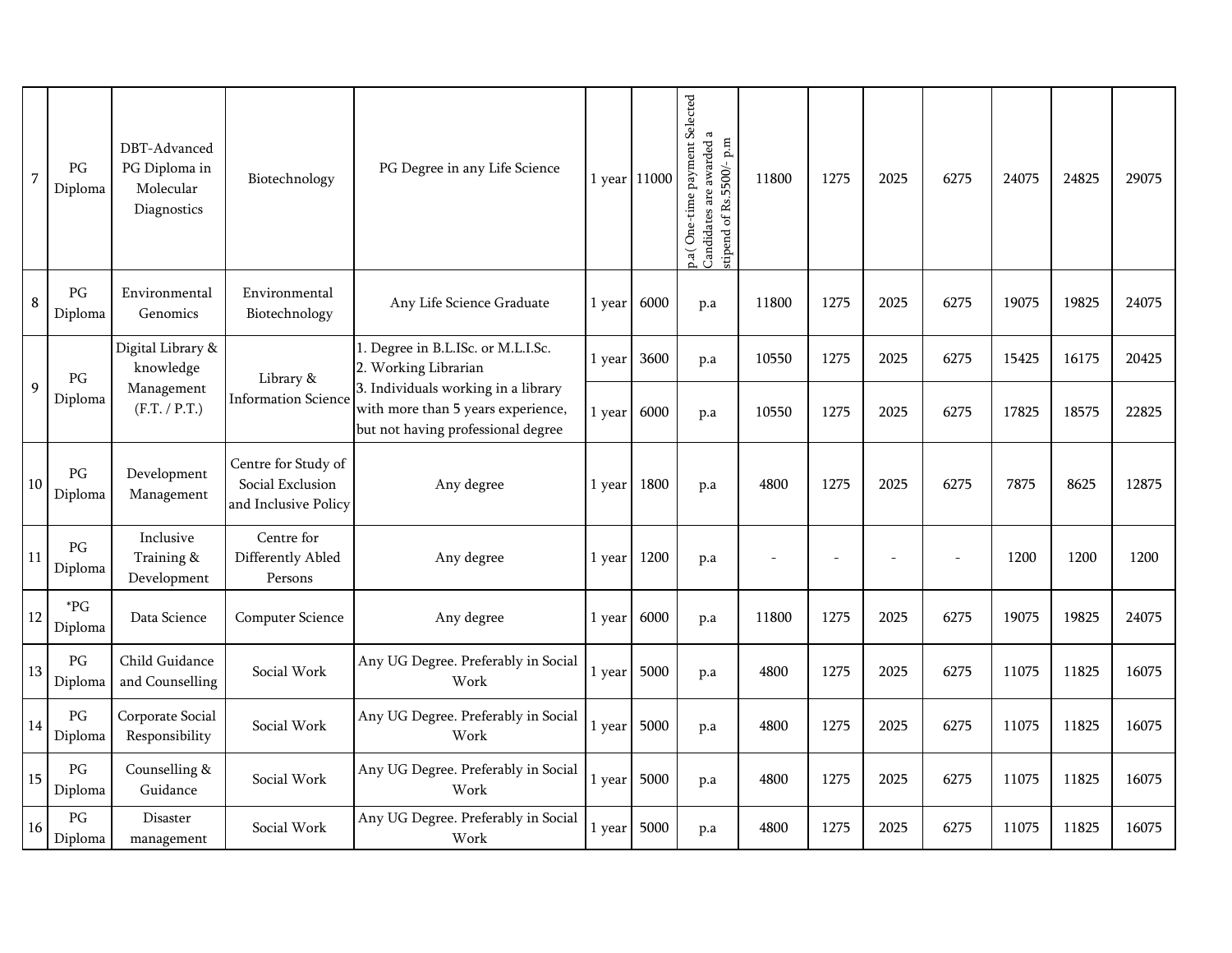| 17 <sup>1</sup> | PG<br>Diploma | Gerontological<br>Social Work | Social Work | Any UG Degree. Preferably in Social<br>Work | year | 5000 | p.a | 4800 | 1275 | 2025 | 6275 | 11075 | 11825 | 16075 |
|-----------------|---------------|-------------------------------|-------------|---------------------------------------------|------|------|-----|------|------|------|------|-------|-------|-------|
| 18 <sup>1</sup> | PG<br>Diploma | Human Resource<br>Management  | Social Work | Any UG Degree. Preferably in Social<br>Work | year | 5000 | p.a | 4800 | 1275 | 2025 | 6275 | 11075 | 11825 | 16075 |
| 19 <sup>1</sup> | PG<br>Diploma | Sustainable<br>Development    | Social Work | Any UG Degree. Preferably in Social<br>Work | year | 5000 | p.a | 4800 | 1275 | 2025 | 6275 | 11075 | 11825 | 16075 |

Tuition Fee and Special Fee - Fully exempted for all categories of Students with disabilites (on production of Disability certificate)

p.a -per annum p.m - per month

\* inclusive of Lab fee Rs. 5000/- only for this programme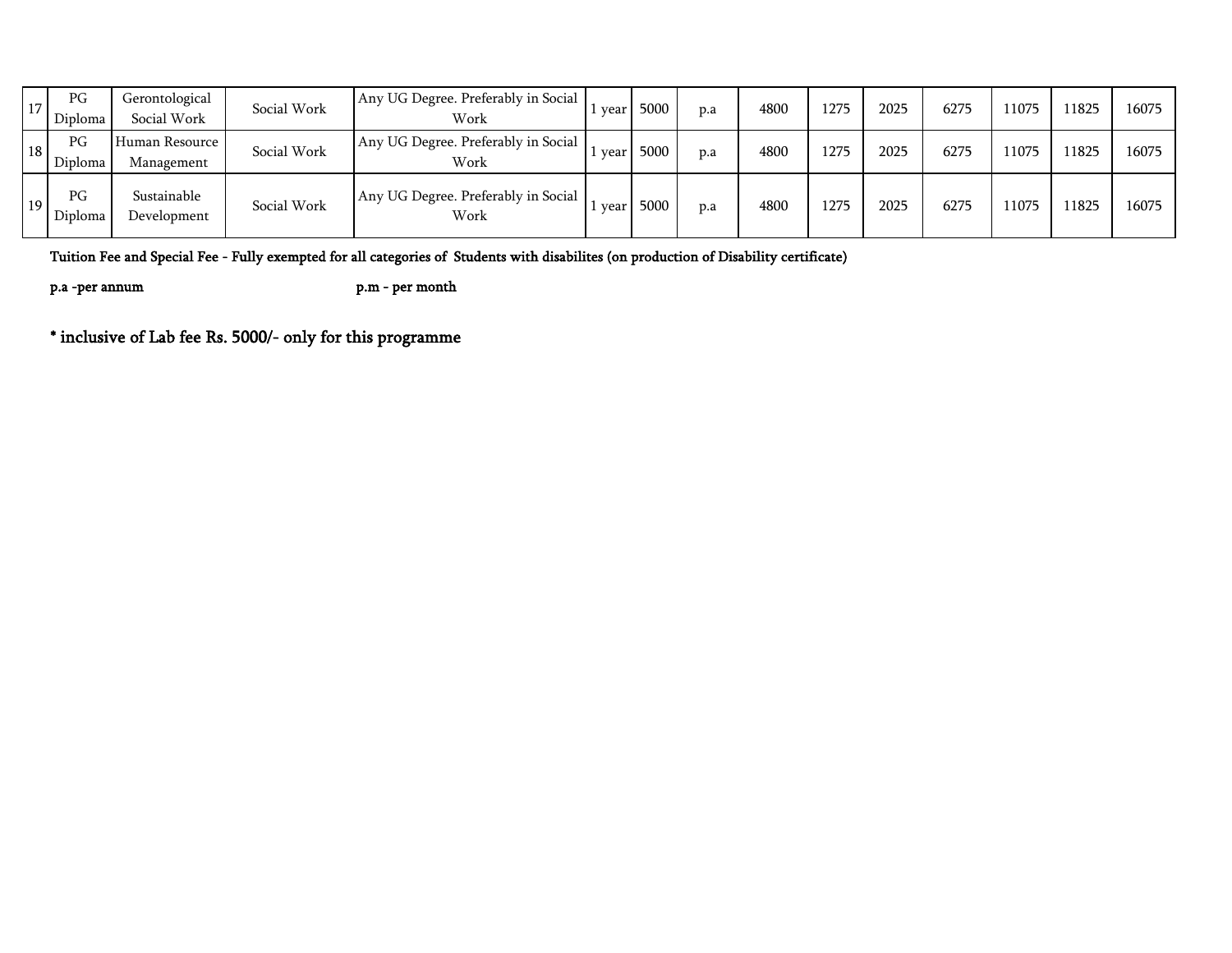|                |                   |                                                                  |                                            | <b>DIPLOMA PROGRAMMES</b>                                                                                                          |          |          |                                  |                                                                 |                    |                                               |                                                  |                    |                                    |                                                  |
|----------------|-------------------|------------------------------------------------------------------|--------------------------------------------|------------------------------------------------------------------------------------------------------------------------------------|----------|----------|----------------------------------|-----------------------------------------------------------------|--------------------|-----------------------------------------------|--------------------------------------------------|--------------------|------------------------------------|--------------------------------------------------|
|                |                   |                                                                  |                                            |                                                                                                                                    |          |          | Section -I                       | Section -<br>$\mathbf{I}$<br>Other<br>than                      |                    | Section - III<br>Other than Tuition Fee<br>B) | (Details Given in Annexure                       |                    | <b>Total Fee in Rupees</b>         |                                                  |
| S.No.          | Programme offered | Subject                                                          | School/Department/Centre                   | Eligibility                                                                                                                        | Duration |          | <b>Tuition Fee</b>               | <b>Tuition</b><br>Fee<br>(Details<br>Given in<br>Annexure<br>A) | <b>State Board</b> | Other Board (within<br>Tamil Nadu)            | Universities (Out Side<br>Other Board/<br>India) | <b>State Board</b> | Other Board (within<br>Tamil Nadu) | Universities (Out Side<br>Other Board/<br>India) |
|                | Diploma           | Life Skills and<br>Management<br>(Part/Full-Time)                | Women's Studies                            | Plus two or equivalent (Students,<br>Scholars, currently doing their<br>regular course and teachers, NGO<br>Staff can also enroll) | 6-Months | 1200     | o.t                              | 4800                                                            | 1325               | 1825                                          | 6075                                             | 7325               | 7825                               | 12075                                            |
| 2 <sup>1</sup> | Diploma           | Micro and Small<br>Enterprise<br>Development<br>(Full/Part-Time) | Women's Studies                            | Plus two or equivalent (Students,<br>Scholars, currently doing their<br>regular course and teachers, NGO<br>Staff can also enroll) | 6-Months | 1200     | o.t                              | 4800                                                            | 1325               | 1825                                          | 6075                                             | 7325               | 7825                               | 12075                                            |
| 3              | Diploma           | தமிழ்நெறி<br>அருட்சுனைஞர்<br>(அர்ச்சகர்)                         | Department of<br>Performing Arts           | Pass in 10th Standard                                                                                                              | 1-Year   | 750      | installments<br>p.a in two<br>ЪÇ | 4800                                                            | 1325               | 1825                                          | 6075                                             | 6875               | 7375                               | 11625                                            |
| 4              | Diploma           | சைவ<br>சித்தாந்தம்;<br>(P.T./C.C.)                               | Department of<br>Performing Arts           | 10th Std. Pass with Dip. In<br>Arutsunaignar / Students those who<br>are doing Dip. In Arutsunaignar or                            | 1-Year   | 600      | p.a                              | 4800                                                            | 1325               | 1825                                          | 6075                                             | 6725               | 7225                               | 11475                                            |
| 5              | Diploma           | பெரியாரியல்<br>(பகுதி நேரம்)                                     | Centre for Periyar<br>Studies              | Plus Two or equivalent                                                                                                             | 1-Year   | 1800     | p.a                              | 4800                                                            | 1325               | 1825                                          | 6075                                             | 7925               | 8425                               | 12675                                            |
| 6              | *Diploma          | Office<br>Automation and<br>Assistive<br>Technology              | Centre for<br>Differently Abled<br>Persons | Student with Vision Impairment and<br>Learning Disability who have passes<br>class 8                                               | 1-Year   | Exempted | p.a                              |                                                                 |                    |                                               |                                                  | 3325               | 3325                               | 3325                                             |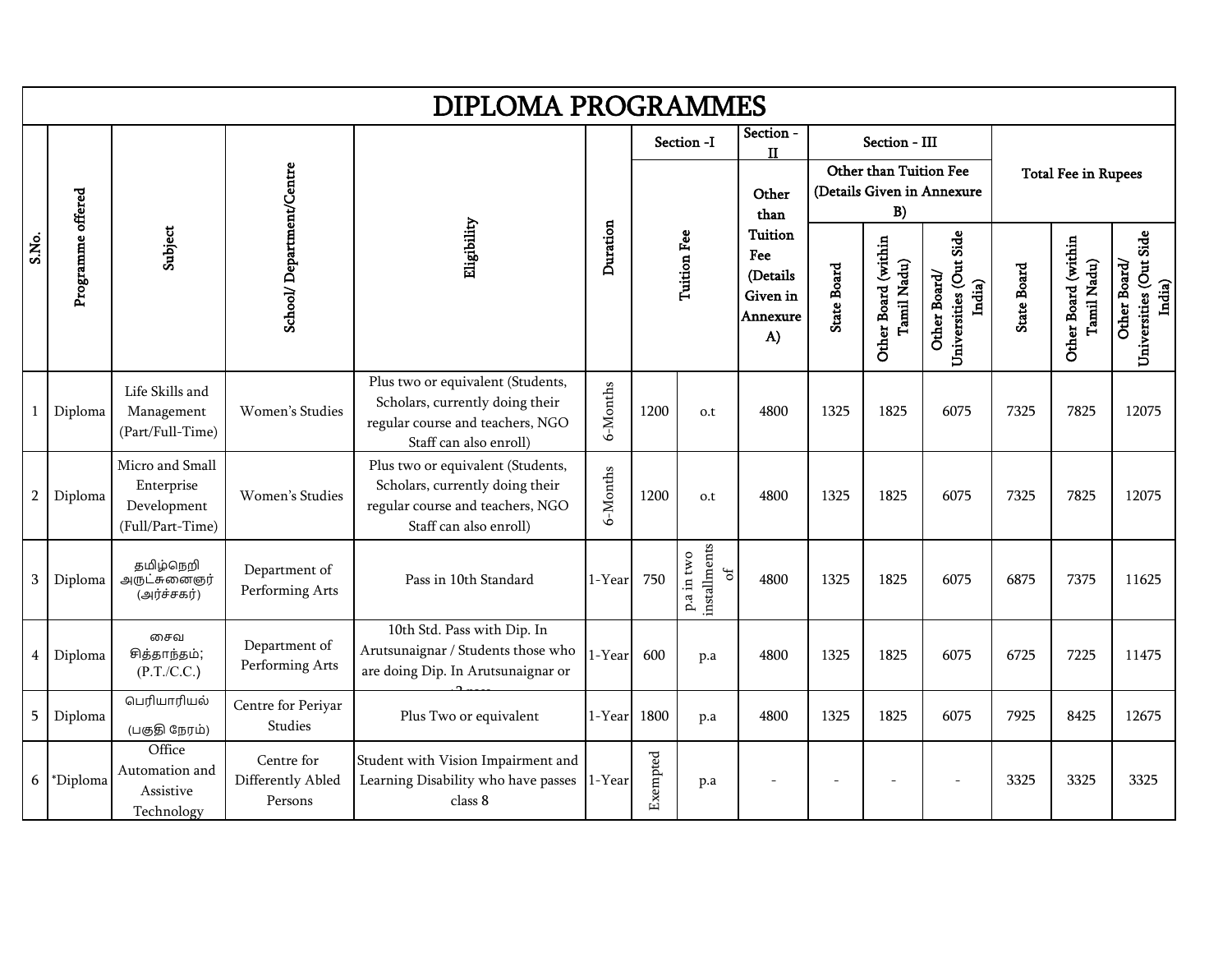| *Diploma   | Photo Edition<br>and 2D<br>Animation      | Centre for<br>Differently Abled<br>Persons | Eligibility -Student with Speech and<br>Hearing Impairment, Loco motor<br>Disability, Learning disability and<br>Autism who have passed class 10 | 1-Yearl       | ರ<br>ë<br>岳 | p.a |  |  | 3325 | 3325 | 3325 |
|------------|-------------------------------------------|--------------------------------------------|--------------------------------------------------------------------------------------------------------------------------------------------------|---------------|-------------|-----|--|--|------|------|------|
| 8 *Diploma | Vocational<br>Training and<br>Development | Centre for<br>Differently Abled<br>Persons | Adults with disabilities                                                                                                                         | $2 -$<br>Year | ᄃ           | p.a |  |  | 3325 | 3325 | 3325 |

Tuition Fee and Special Fee - Fully exempted for all categories of Students with disabilites (on production of Disability certificate)

|  |  | p.a - per annum |
|--|--|-----------------|
|--|--|-----------------|

o.t - one time

p.s - per semester p.s - per semester

| *Tution Fee                         | Exempted       |
|-------------------------------------|----------------|
| Special Fee                         | Exempted       |
| <b>Library Fee</b>                  | 200/- (p.a)    |
| <b>Computer and Internet Fee</b>    |                |
|                                     | $1500/- (p.s)$ |
| Alumini Fee                         | 500/- (o.t)    |
| <b>Parent - Teacher Association</b> | 300/- (o.t)    |
| <b>Registration Fee</b>             | 200/- (o.t)    |
| <b>Stationery Fee</b>               | 250/- (p.s)    |
| <b>Identity card Fee</b>            | 65/- (o.t)     |
| Group insurance Fee                 | 25/- (p.a)     |
| Youth Development Fee               | 65/- (p.a)     |
| <b>Youth Red Cross</b>              | 20/- (p.a)     |
| Green initiative Fee                | 200/- (p.a)    |
| TOTAL                               | $3,325/-$      |
|                                     |                |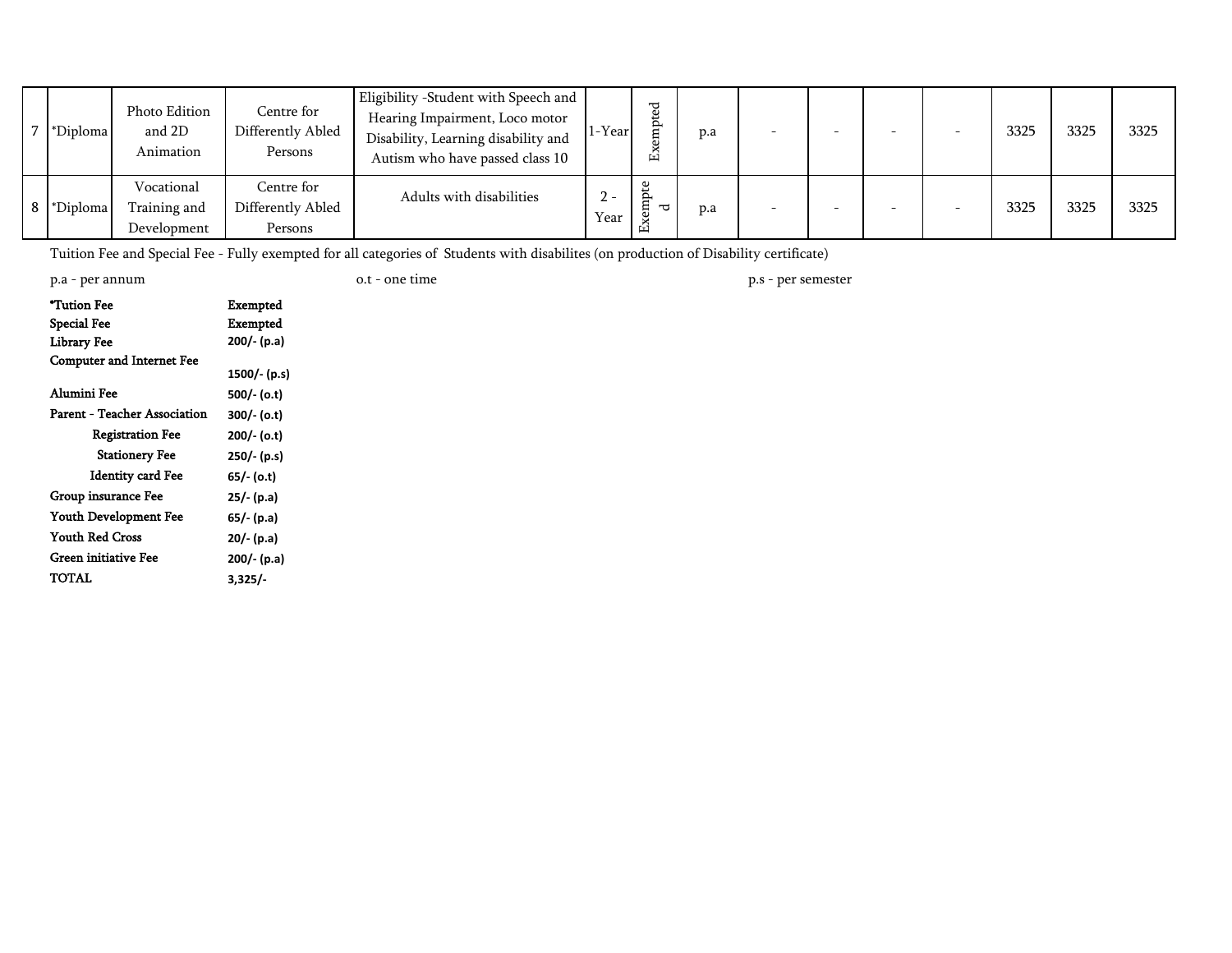|                |                          |                                    |                               | <b>CERTIFICATE PROGRAMMES</b>  |          |      |             |                                                              |                    |                                               |                                                                   |                    |                                              |                                           |
|----------------|--------------------------|------------------------------------|-------------------------------|--------------------------------|----------|------|-------------|--------------------------------------------------------------|--------------------|-----------------------------------------------|-------------------------------------------------------------------|--------------------|----------------------------------------------|-------------------------------------------|
|                |                          |                                    |                               |                                |          |      | Section -I  | Section -<br>$\mathbf{I}$<br>Other<br>than<br><b>Tuition</b> |                    | Section - III<br>Other than Tuition Fee<br>B) | (Details Given in Annexure                                        |                    | <b>Total Fee in Rupees</b>                   |                                           |
| S.No.          | Programme offered        | Subject                            | School/Department/Centre      | Eligibility                    | Duration |      | Tuition Fee | Fee<br>(Details<br>Given in<br>Annexure<br>A)                | <b>State Board</b> | (within Tamil<br>Other Board                  | Universities<br>Nadu)<br>Other Board<br>(Out Side<br><b>India</b> | <b>State Board</b> | (within Tamil<br><b>Other Board</b><br>Nadu) | Other Board/<br>Universities<br>(Out Side |
|                | Programme<br>Certificate | French<br>(Part-Time)              | Centre for French             | Plus Two or equivalent         | 6-Months | 1000 | o.t         | 4800                                                         | 1325               | 1825                                          | 6075                                                              | 7125               | 7625                                         | 11875                                     |
| $\overline{2}$ | Programme<br>Certificate | Techniques on<br>organic farming   | Marine<br>Bio-Technology      | Pass in 8th standard and above | 3-Months | 1800 | o.t         | 11300                                                        | 1325               | 1825                                          | 6075                                                              | 14425              | 14925                                        | 19175                                     |
| $\sqrt{3}$     | Programme<br>Certificate | Periyariyal<br>(பெரியாரியல்)       | Centre for Periyar<br>Studies | Plus Two or equivalent         | 6-Months | 1200 | o.t         | 4800                                                         | 1325               | 1825                                          | 6075                                                              | 7325               | 7825                                         | 12075                                     |
| 4              | Programme<br>Certificate | Non-<br>Government<br>Organization | Sociology                     | Any graduate                   | 6-Months | 1200 | o.t         | 4800                                                         | 1325               | 1825                                          | 6075                                                              | 7325               | 7825                                         | 12075                                     |
| 5              | Programme<br>Certificate | Marine Catering                    | Marine Science                | Any Degree                     | 6-Months | 2000 | o.t         | 11300                                                        | 1325               | 1825                                          | 6075                                                              | 14625              | 15125                                        | 19375                                     |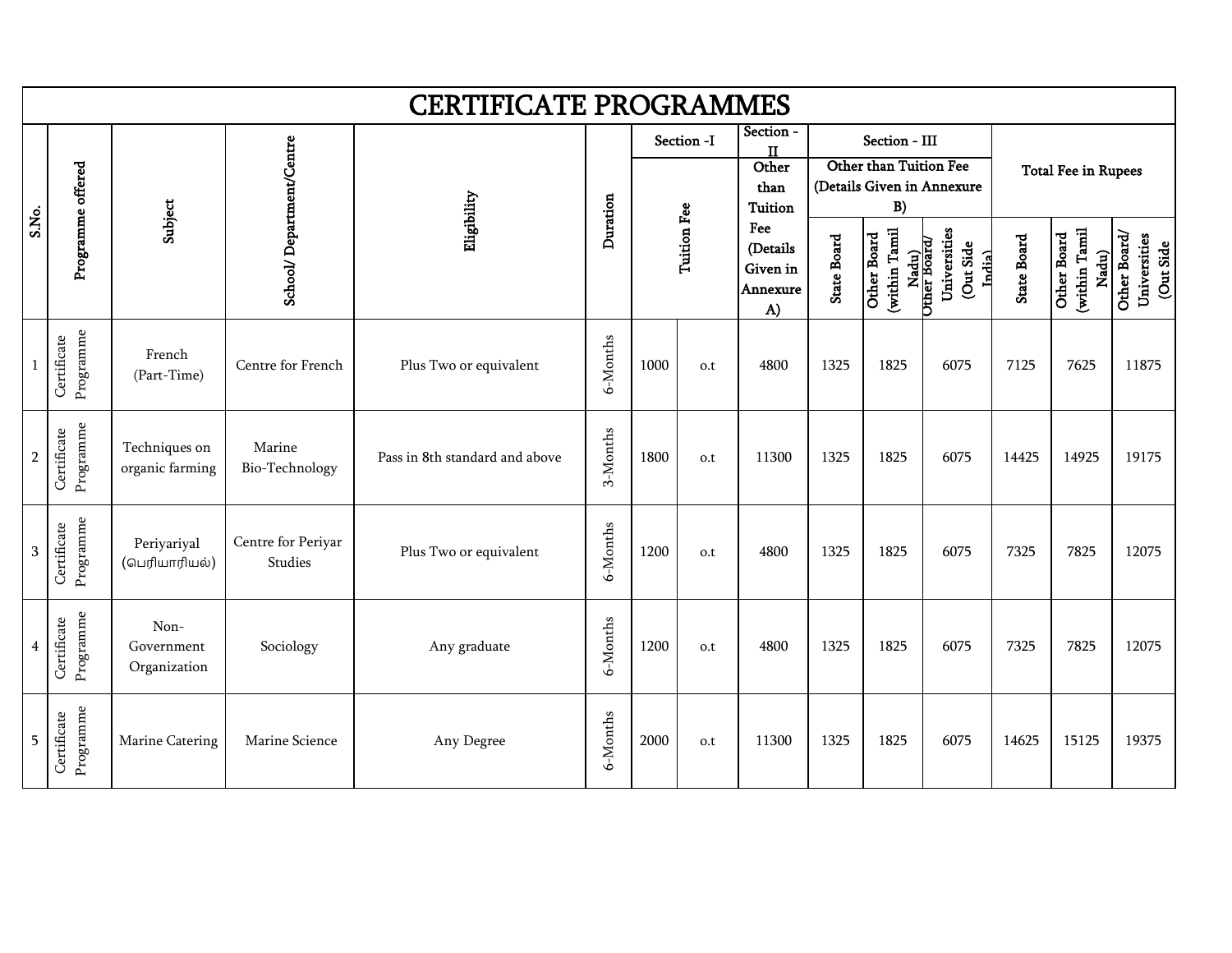| 6              | Programme<br>Certificate | Gender Studies                                                           | Women's Studies                            | 10th Completed                                                                                                                                            | 3-Months                                               | 1500                                                     | o.t                     | 4800  | 1325                     | 1825 | 6075 | 7625  | 8125  | 12375 |
|----------------|--------------------------|--------------------------------------------------------------------------|--------------------------------------------|-----------------------------------------------------------------------------------------------------------------------------------------------------------|--------------------------------------------------------|----------------------------------------------------------|-------------------------|-------|--------------------------|------|------|-------|-------|-------|
| $\overline{7}$ | Programme<br>Certificate | Women<br>Entrepreneurship<br>Development<br>(Collaborative<br>with IECD) | Women's Studies                            | 10th Completed                                                                                                                                            | 3-Months                                               | 1500                                                     | o.t                     | 4800  | 1325                     | 1825 | 6075 | 7625  | 8125  | 12375 |
| $\bf 8$        | Programme<br>Certificate | Fashion<br>Designing                                                     | Women's Studies                            | 10th Completed                                                                                                                                            | 3-Months                                               | 1500                                                     | $\mathsf{o}.\mathsf{t}$ | 7800  | 1325                     | 1825 | 6075 | 10625 | 11125 | 15375 |
| 9              | Programme<br>Certificate | Biofertilizers and<br>Mushroom<br>Production<br>Technology               | Botany                                     | Any Degree                                                                                                                                                | 6-Months                                               | 1500                                                     | o.t                     | 11800 | 1325                     | 1825 | 6075 | 14625 | 15125 | 19375 |
|                |                          |                                                                          |                                            | Pass in plus two and above Students<br>undergoing,<br>UG and<br>PG Programme in Colleges,                                                                 | 6-Months                                               | Concurrent<br>Student                                    | 1000<br>(0.t)           | 1000  |                          |      |      | 2000  | 2000  | 2000  |
| 10             | Certificate Programme    | First Aid and<br>Safety<br>Management                                    | Lifelong Learning                          | Students pursuing integrated, PG.<br>M.Phil and Research programmes in<br>the University departments<br>concurrently can do this certificate<br>Programme | Programme-<br>Week Days/<br>Week end)<br>$+2$ & higher | 6-Months<br>(Concurrent<br>Student with<br>Qualification | 1000<br>(0.t)           | 1000  | 565                      | 565  | 565  | 2565  | 2565  | 2565  |
| <sup>11</sup>  | Programme<br>Certificate | Personality<br>Development                                               | Centre for<br>Differently Abled<br>Persons | Students undergoing UG<br>and PG Programme                                                                                                                | 30 Hrs                                                 | $\sim$                                                   | o.t                     |       | $\overline{\phantom{a}}$ |      |      | 500   | 500   | 500   |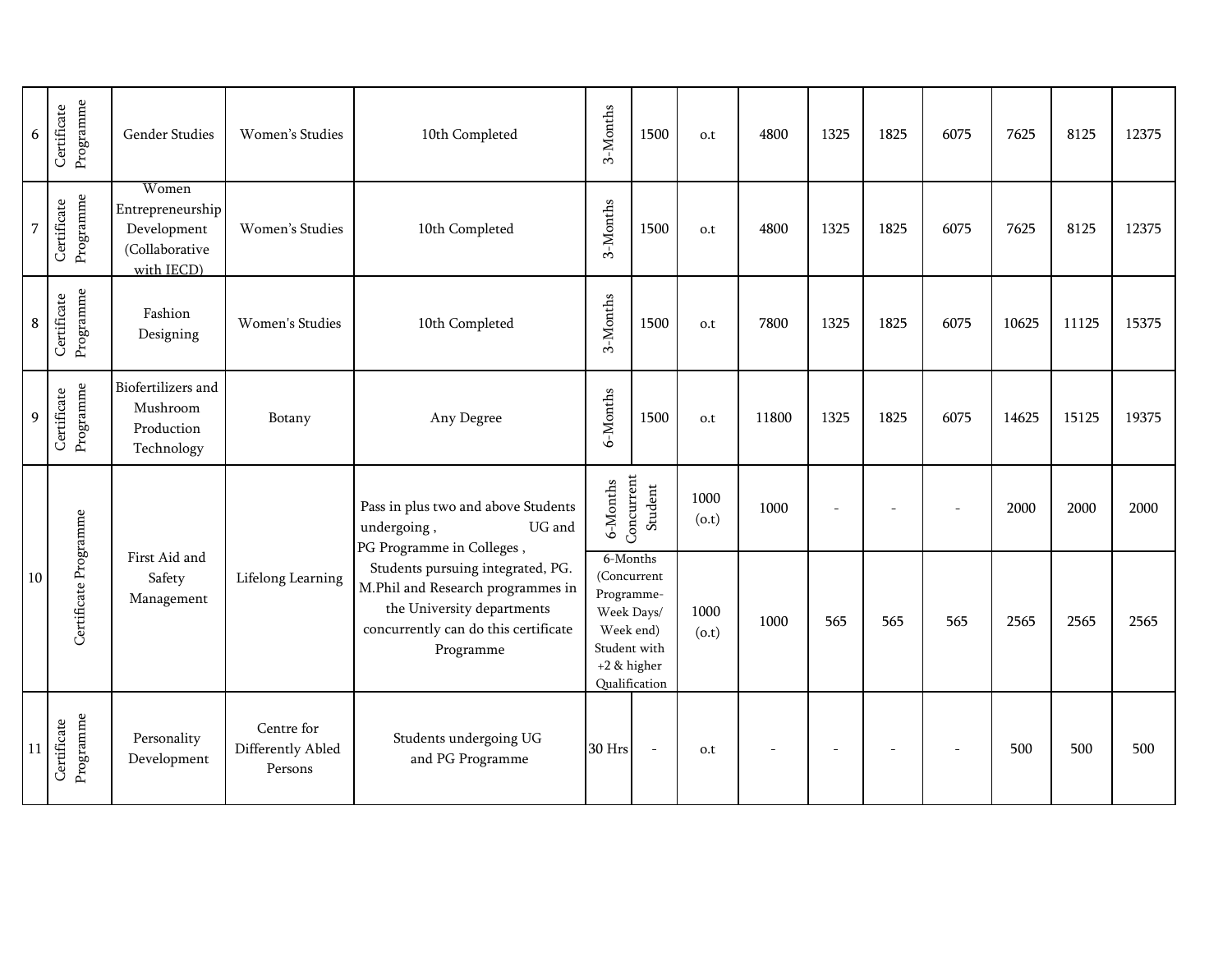| 1 <sub>0</sub><br>12 | Programme<br>Certificate         | Group Dynamics            | Centre for<br>Differently Abled<br>Persons | Students undergoing UG<br>and PG Programme | 30 Hrs |                          | o.t | $\overline{\phantom{0}}$ | -                        | $\overline{\phantom{0}}$ | $\overline{\phantom{0}}$ | 500 | 500 | 500 |
|----------------------|----------------------------------|---------------------------|--------------------------------------------|--------------------------------------------|--------|--------------------------|-----|--------------------------|--------------------------|--------------------------|--------------------------|-----|-----|-----|
| 13                   | Programm<br>Certificate          | Sign Language             | Centre for<br>Differently Abled<br>Persons | Students undergoing UG<br>and PG Programme | 30 Hrs | $\overline{\phantom{0}}$ | o.t | $\overline{\phantom{0}}$ | -                        | $\overline{\phantom{0}}$ | $\overline{\phantom{0}}$ | 500 | 500 | 500 |
| 14                   | amme<br>Certificate<br>Programme | Soft Skill<br>Development | Centre for<br>Differently Abled<br>Persons | Students undergoing UG<br>and PG Programme | 30 Hrs |                          | o.t | $\overline{\phantom{0}}$ | $\overline{\phantom{0}}$ | $\overline{\phantom{0}}$ | $\overline{\phantom{0}}$ | 500 | 500 | 500 |

Tuition Fee and Special Fee - Fully exempted for all categories of Students with disabilites (on production of Disability certificate)

#### o.t - one time

**Tuition fee for Foreign Students**

| <b>Countries</b>                  | <b>Tuition fee</b>                              |  |  |  |  |
|-----------------------------------|-------------------------------------------------|--|--|--|--|
| Developed Countries               | Double time (Indian fee in USD)                 |  |  |  |  |
| Other than Developed<br>Countries | on par with Indian students (Indian fee in USD) |  |  |  |  |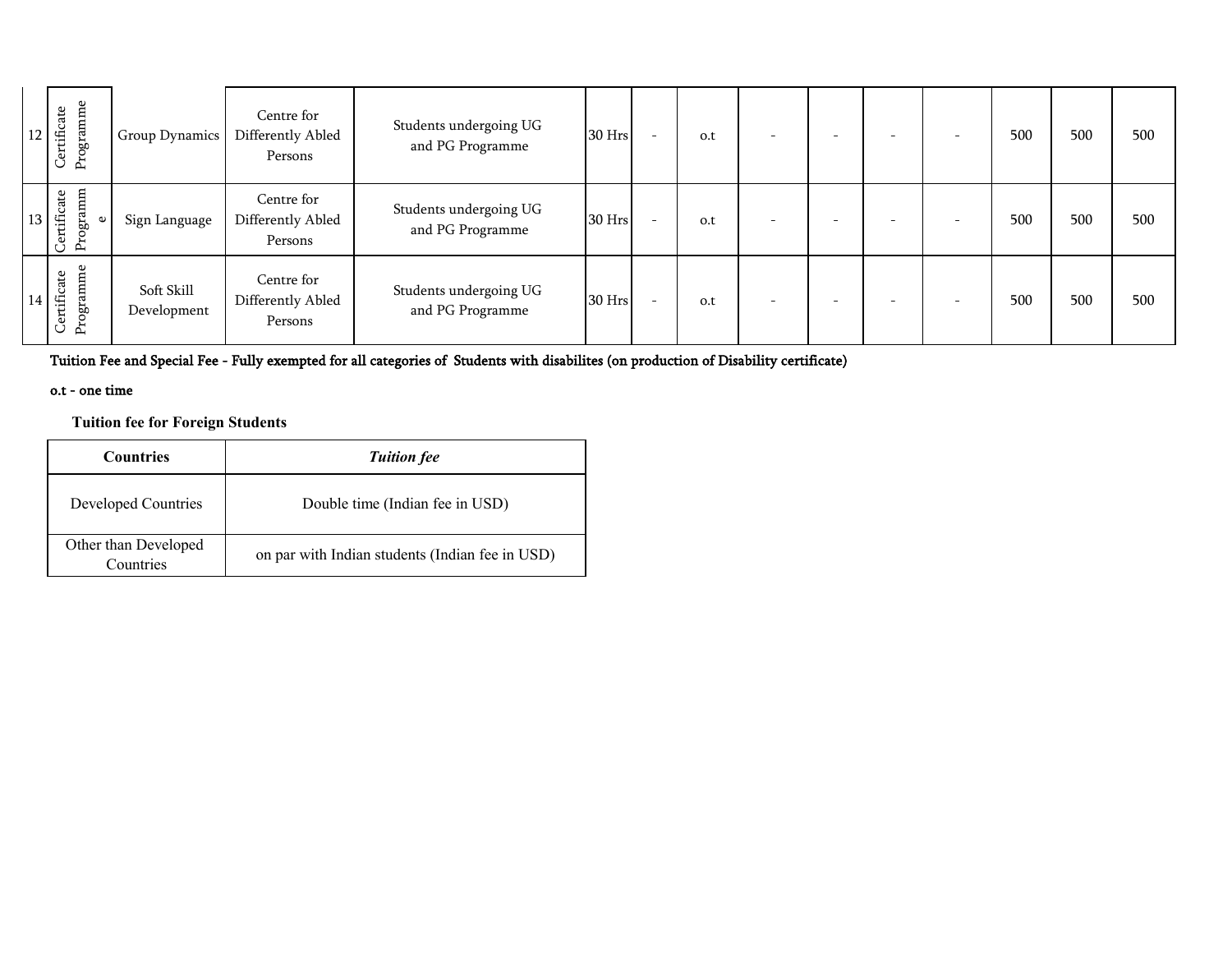# **Annexure A**

#### **FOR ALL PROGRAMMES (OTHER THAN TUITION FEES)**

|                                  |  | <b>ARTS &amp; HUMANITIES</b>                 |                  | <b>SCIENCE</b>                                 |                  |  |  |
|----------------------------------|--|----------------------------------------------|------------------|------------------------------------------------|------------------|--|--|
| <b>Special Fees</b>              |  | Rs. 1,000 /- (p. a.)                         |                  | Rs. 1,000/- (p. a.)                            |                  |  |  |
| Library Fees                     |  | General: Rs. 500 /- (p. a.)                  |                  | General: Rs. 500 /- (p. a.)                    |                  |  |  |
| (for SC/ST Candidate)            |  | For SC/ST: Rs. 200 /- (p. a.)                |                  | For SC/ST: Rs. 200 /- (p. a.)                  |                  |  |  |
| <b>Caution Deposit</b>           |  | Rs. 1,000 /- (refundable)                    |                  | Rs. 2,000/- (refundable)                       |                  |  |  |
| Computer, Internet               |  | Rs. 1,500 /- (p. s.)                         |                  | Rs. 2,500/- (p. s.)                            |                  |  |  |
| <b>Alumni Registration Fees</b>  |  | Rs. 500 /- (at the time of admission only)   |                  | Rs. 500/- (at the time of admission only)      |                  |  |  |
| Parent - Teacher Association Fee |  | Rs.300/- (at the time of admission only)     |                  | Rs.300/- (at the time of admission only)       |                  |  |  |
| <b>Total</b>                     |  | For others: Rs. 4800/- + applicable lab fees |                  | For others: Rs. 6800/- + applicable lab fees   |                  |  |  |
|                                  |  | For SC/ST: Rs. 4500/- + applicable lab fees  |                  | For SC/ST: Rs. 6500/- + applicable lab fees    |                  |  |  |
|                                  |  | Department of Education                      | Rs.3,000/-(p.s.) | <b>Department of Medical Physics</b>           | Rs.6,250/-(p.s.) |  |  |
|                                  |  | Technology                                   |                  | School of Chemistry                            | Rs.5,000/-(p.s.) |  |  |
|                                  |  | DDU-KAUSHAL Kendra                           | Rs.3,000/-(p.s.) | School of Life Sciences                        | Rs.5,000/-(p.s.) |  |  |
|                                  |  | (B.Voc)                                      |                  | <b>School of Biotechnology</b>                 | Rs.5,000/-(p.s.) |  |  |
|                                  |  |                                              |                  | <b>School of Environmental Sciences</b>        | Rs.5,000/-(p.s.) |  |  |
|                                  |  |                                              |                  | School of Computer Science, Engineering        | Rs.5,000/-(p.s.) |  |  |
| Laboratory fees                  |  |                                              |                  | & Applications                                 |                  |  |  |
|                                  |  |                                              |                  | <b>School of Marine Sciences</b>               | Rs.4,500/-(p.s.) |  |  |
|                                  |  |                                              |                  | School of Earth Sciences, Geology,             | Rs.4,500/-(p.s.) |  |  |
|                                  |  |                                              |                  | <b>Geography and Geoinformatics</b>            |                  |  |  |
|                                  |  |                                              |                  | <b>School of Physics</b>                       | Rs.4,500/-(p.s.) |  |  |
|                                  |  |                                              |                  | Department of Statistics                       | Rs.3,750/-(p.s.) |  |  |
|                                  |  |                                              |                  | Department of Library & Information<br>Science | Rs.3,750/-(p.s.) |  |  |

Fees for BCA (Special Bachelor Degree at the time of admission - Rs. 3,000/-

for B.P.Ed.

Leadership Training camp : Rs. 2,000/- (o.t)

sports / Equipment Fees : Rs. 2,500/- (p.s) <br>Ground Maintenance : Rs. 1,000/-(o.t) <br>Ground Maintenance : Rs. 1,000/-(o.t) <br>Communisty Choes (Shoes Rs. 3,000/- (o.t) Ground Maintenance : Rs. 1,000/-(o.t) Uniforms / Shoes Rs. 3,000/- (o.t)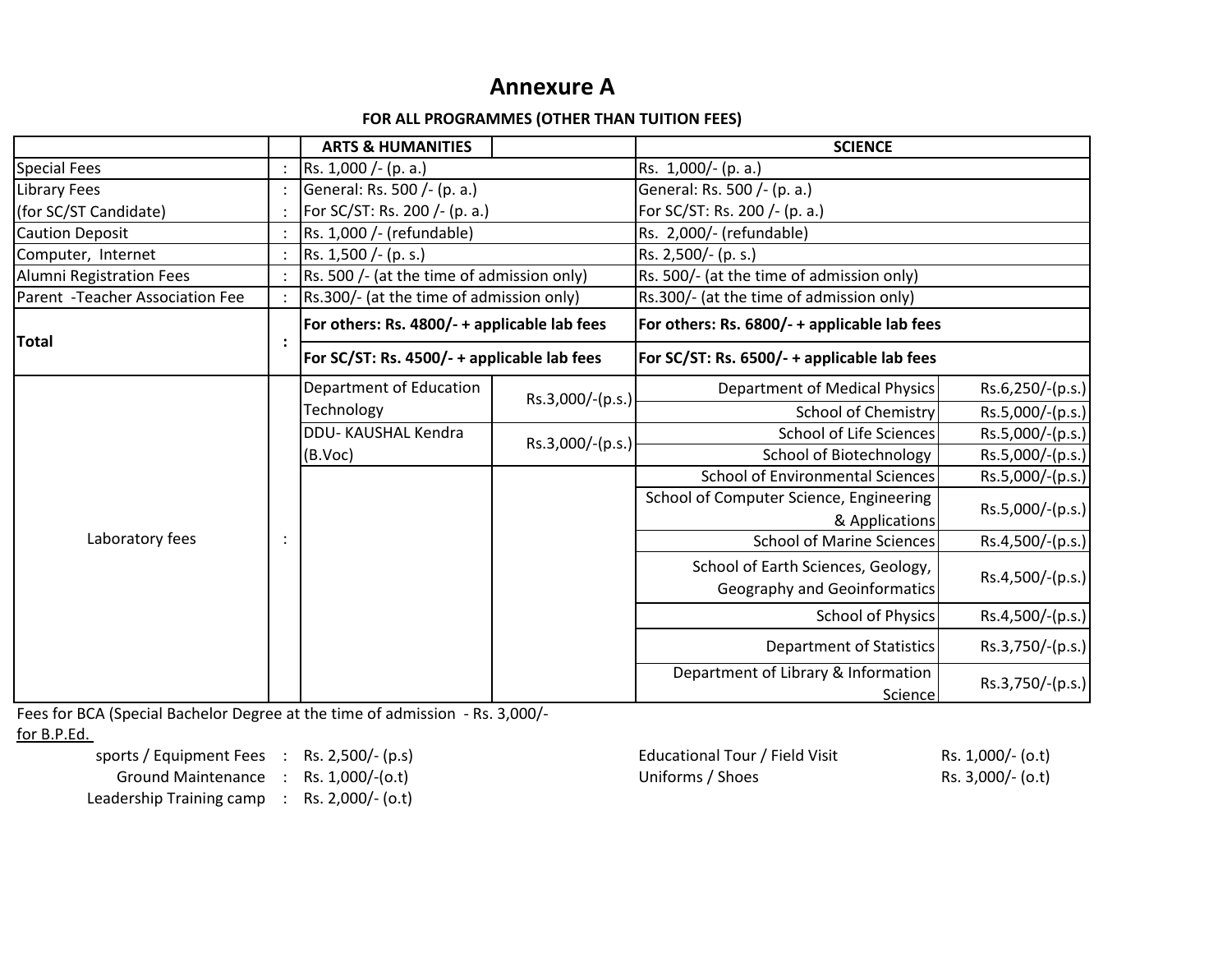#### **Annexure B**

#### **Section - III. FEE FOR REGISTRATION, RECOGNITION, MATRICULATION, ETC**

| SI.No.           | <b>Particulars</b>            | <b>FOR ALL PROGRAMMES</b>                 | (other than Tution Fees                                   |                                                | Diploma / Certificate Programmes |                                                  |                                                          |  |
|------------------|-------------------------------|-------------------------------------------|-----------------------------------------------------------|------------------------------------------------|----------------------------------|--------------------------------------------------|----------------------------------------------------------|--|
|                  |                               | <b>Bharathidasan</b><br><b>University</b> | <b>Other Universities</b><br>(within India /<br>Srilanka) | Other<br><b>Universities</b><br>Out side India | <b>State</b><br><b>Board</b>     | <b>Other Board (Within</b><br><b>Tamil Nadu)</b> | Other Board /<br><b>Universities (Out</b><br>Side India) |  |
|                  |                               | (Rs.)                                     | (Rs.)                                                     | (Rs.)                                          | (Rs.)                            | (Rs.)                                            | (Rs.)                                                    |  |
| 1.               | Registration fee (o.t.)       | 400                                       | 400                                                       | 400                                            | 200                              | 200                                              | 200                                                      |  |
| $\overline{2}$ . | Recognition fee (o.t.)        | <b>NIL</b>                                | 750                                                       | 5000                                           | 250                              | 750                                              | 5000                                                     |  |
| 3.               | Stationery fee                | 250 (ps)                                  | 250 (ps)                                                  | 250 (ps)                                       | 250 (py)                         | 250 (py)                                         | 250 (py)                                                 |  |
| 4.               | Identity Card fee (o.t.)      | 65                                        | 65                                                        | 65                                             | 65                               | 65                                               | 65                                                       |  |
| ١5.              | Group Insurance fee<br>(p.y.) | 25                                        | 25                                                        | 25                                             | 25                               | 25                                               | 25                                                       |  |
| 6.               | Sports Fee<br>(p.y.)          | 125                                       | 125                                                       | 125                                            | 125                              | 125                                              | 125                                                      |  |
| 7.               | Cultural fee<br>(p.y.)        | 125                                       | 125                                                       | 125                                            | 125                              | 125                                              | 125                                                      |  |
| 8.               | Youth Development fee (p.y.)  | 65                                        | 65                                                        | 65                                             | 65                               | 65                                               | 65                                                       |  |
| ١9.              | Youth Red Cross fee (p.y.)    | 20                                        | 20                                                        | 20                                             | 20                               | 20                                               | 20                                                       |  |
| 10.              | Green Initiative Fee (p.y)    | 200                                       | 200                                                       | 200                                            | 200                              | 200                                              | 200                                                      |  |
|                  | Total                         | 1275                                      | 2025                                                      | 6275                                           | 1325                             | 1825                                             | 6075                                                     |  |

o.t. - one time at the time of admission p.y. – Per Year

**Note: In addition to the tuition fee, other relevant fees mentioned under section I & II shall be applicable to all programs.Curriculum**

The course contents for all Post-Graduate/ P.G. Diploma/Diploma Programmes have been devised so as to enable the students to successfully compete in competitive examinations, pursue academic research or become self-employed. Regular tests, assignments, seminars and field trips also form part of the curriculum.

#### **Special Features of our Programmes**

- PG admissions are based on those who have completed 12-year of Schooling and 3-year of Under graduation
- Special syllabi with Research / Professional Orientation.
- Choice Based Credit System (CBCS)
- Distinguished Faculty Members
- Well-equipped Computer / Informatics Centre & library facility.
- Conducive Campus Environment with separate Hostel Facilities for Boys & Girls.
- Semester Pattern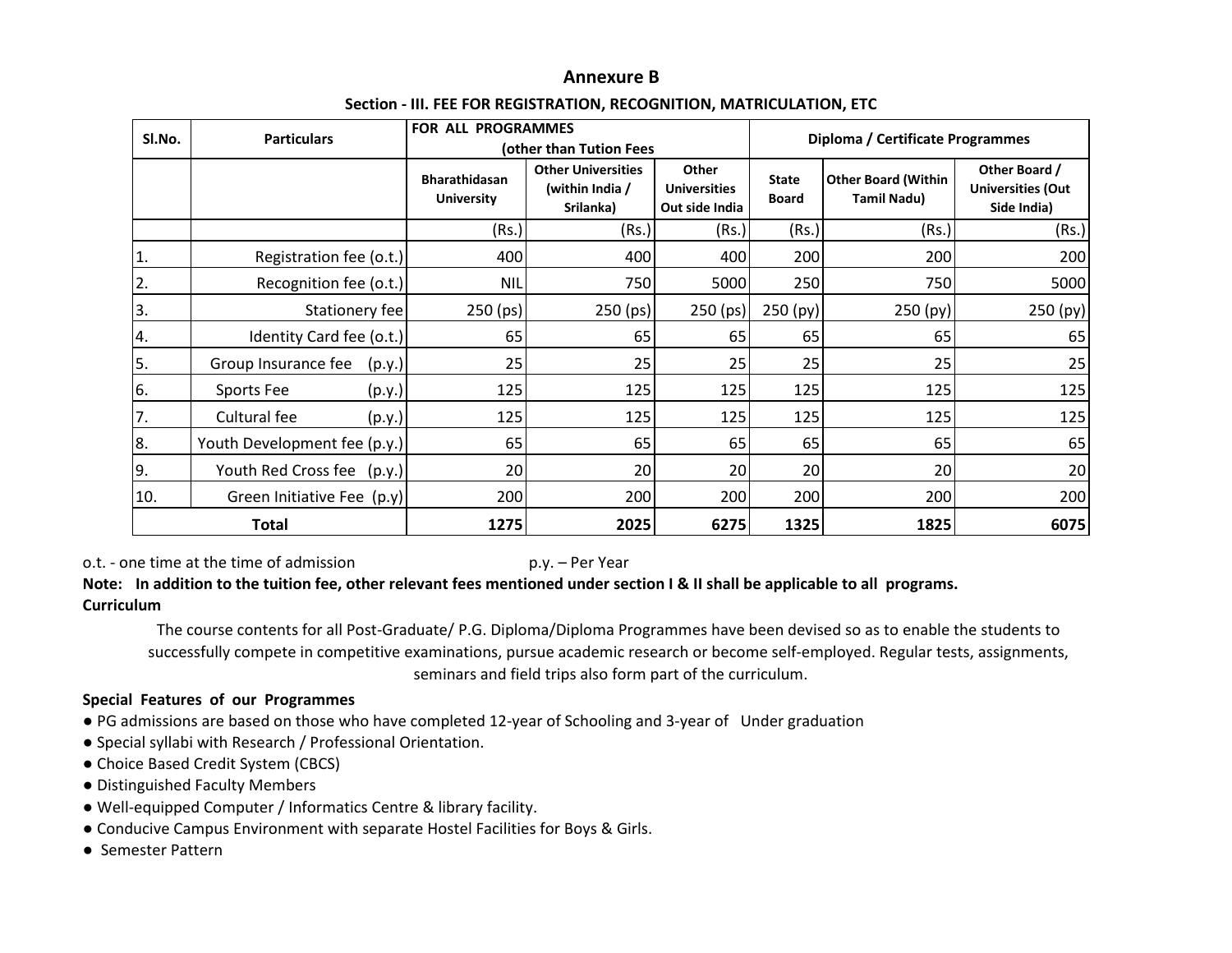#### ANNEXURE –C

#### FEE FOR REGISTRATION, RECOGNITION, MATRICULATION FEE, Etc.

| Sl. No. | <b>Particulars</b>            | Tamil Nadu<br>State Board | Other Boards<br>(within India<br>and Srilanka) | Other Board/<br>University<br>(outside India) |
|---------|-------------------------------|---------------------------|------------------------------------------------|-----------------------------------------------|
|         |                               |                           |                                                |                                               |
| 1.      | Registration fee (o.t.)       | 400                       | 400                                            | 400                                           |
| 2.      | Recognition fee (o.t.)        | <b>NIL</b>                | 750                                            | 5000                                          |
| 3.      | Matriculation Fees (o.t.)     | 100                       | 100                                            | 100                                           |
| 4.      | Stationery fee                | 250 (ps)                  | 250 (ps)                                       | 250 (py)                                      |
| 5.      | Identity Card fee (o.t.)      | 65                        | 65                                             | 65                                            |
| 6.      | Group Insurance fee<br>(p.y.) | <b>25</b>                 | 25                                             | 25                                            |
| 7.      | Sports Fee<br>(p.y.)          | <b>125</b>                | 125                                            | 125                                           |
| 8.      | Cultural fee<br>(p.y.)        | 125                       | 125                                            | 125                                           |
| 9.      | Youth Development fee (p.y.)  | 65                        | 65                                             | 65                                            |
| 10.     | Youth Red Cross fee<br>(p.y.) | <b>20</b>                 | 20                                             | 20                                            |
| 11.     | Green Initiative Fee (p.y)    | 200                       | 200                                            | 200                                           |
|         | Total                         | 1375                      | 2125                                           | 6375                                          |

#### (Applicable for 5 years and 6 years integrated Programmes)

o.t. - one time at the time of admission p.y. – Per Year p.s. – Per Semester

Note:

In addition to the tuition fee, other relevant fees mentioned under section A & C shall be applicable to all programmes.